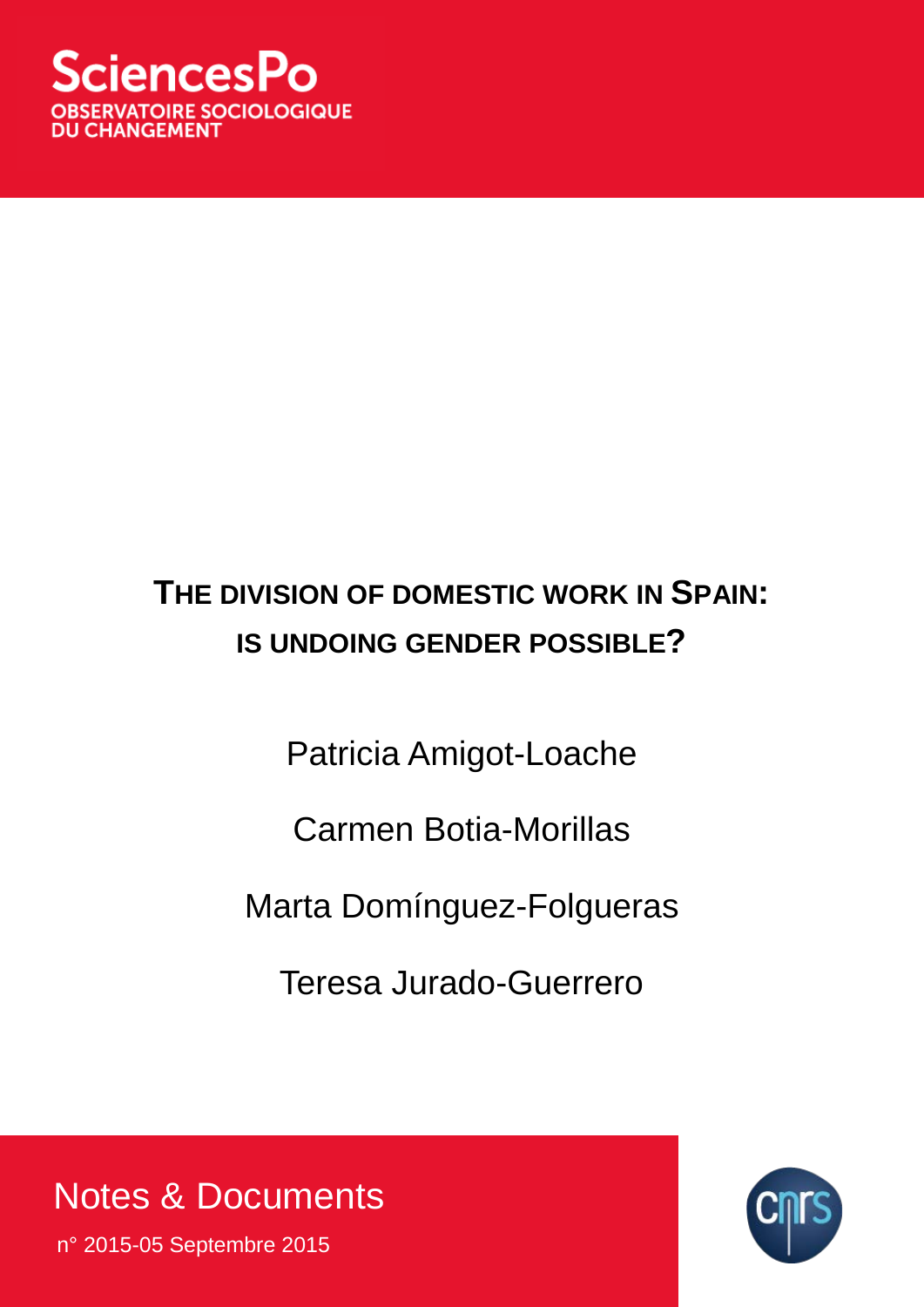#### **Résumé** :

Cette étude présente trente-trois couples espagnols à double revenu, hétérosexuels sans enfants, qui estompent la répartition genrée des tâches ménagères. Nous utilisons le concept de « undoing gender » proposé par Francine M. Deutsch (2007) dans le sens « interactions sociales qui réduisent la différence de genre ». Ces couples issus de milieux socioéconomiques variés ont été interrogés en 2011 dans quatre villes espagnoles. Il ressort de leur discours que les facteurs clés encourageant une répartition des tâches domestiques non conventionnelles sont : les ressources du couple (au sens large), leur disponibilité temporelle, l'aide extérieure dont ils peuvent bénéficier, la représentation qu'ils se font de l'équité, et les attitudes complexes de genre. Quatre éléments explicatifs peuvent être identifiés : leur conviction d'égalité des genres, de partage équitable des responsabilités comme des temps de loisirs, celui de conflit et enfin celui lié à la marchandisation. La manière dont ces couples transforment les rapports de genre illustre les constructions externes, individuelles ou communes qui sont mises en œuvre pour s'entendre sur une division plus égalitaire du travail non rémunéré.

Pour citer ce document : Genre ; Travail domestique ; Étude qualitative.

Pour une version électronique de ce document de travail et des autres numéros des Notes & Documents de l'OSC, voir le site web de l'OSC : http://www.sciencespo.fr/osc/fr/content/notes-documents-de-l-osc

#### **Abstract**:

This article studies thirty-three dual-income Spanish childless heterosexual couples who were undoing gender in routine domestic work. We understand "undoing gender" as defined by Deutsch (2007): "social interactions that reduce gender difference". The dual-earner couples came from different socio-economic backgrounds and were interviewed in four different Spanish towns in 2011. The analysis shows that resources in a wide sense, time availability, external help, ideas about fairness, and complex gender attitudes are key interdependent factors that together may form different paths leading to a non-mainstream division of housework. Four paths are identified: the first two are based on beliefs in gender equality and on ideas about fairness equal responsibility and equal leisure; the third is characterized by conflict; and the fourth relies on commodification. The ways in which these couples are undoing gender illustrate the external, individual and couple circumstances spouses succeed to achieve a more gender-equal construction of unpaid work.

Readers wishing to cite this document are asked to use the following form of words:

Gender; Domestic work; Qualitative analysis

For an on-line version of this working paper and others in the series, please visit the OSC website at: <http://www.sciencespo.fr/osc/fr/content/notes-documents-de-l-osc>

Observatoire sociologique du changement – 27 rue Saint-Guillaume 75337 Paris Cedex 07

http://www.sciencespo.fr/osc/fr Tel +33 (0)1 45 49 54 50 Fax +33 (0)1 45 49 54 86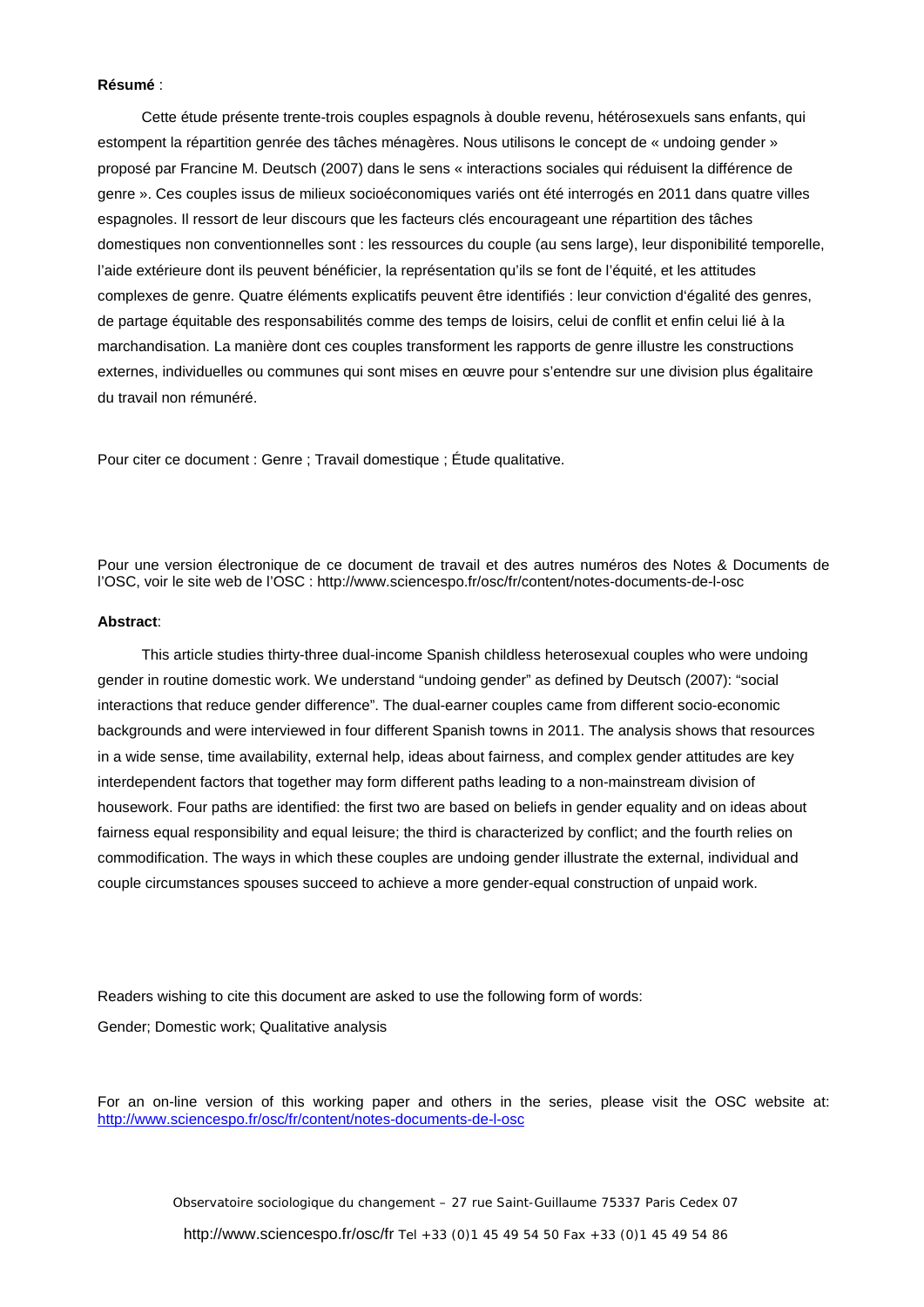This research received funding from the Spanish Ministry of Science and Innovation (Plan Nacional de I+D, grant CSO2010-17811/SOCI) and from the Spanish Women's Institute (Ref. 43/09). Thanks to Maria José González and Juan Ignacio Fernández for their comments on the manuscript.

Correspondence concerning this article should be addressed to Marta Dominguez Folgueras, Sciences Po (OSC), 27 rue Saint Guillaume, 75337 Paris cedex 07. E-mail: [marta.dominguezfolgueras@sciencespo.fr](mailto:marta.dominguezfolgueras@sciencespo.fr)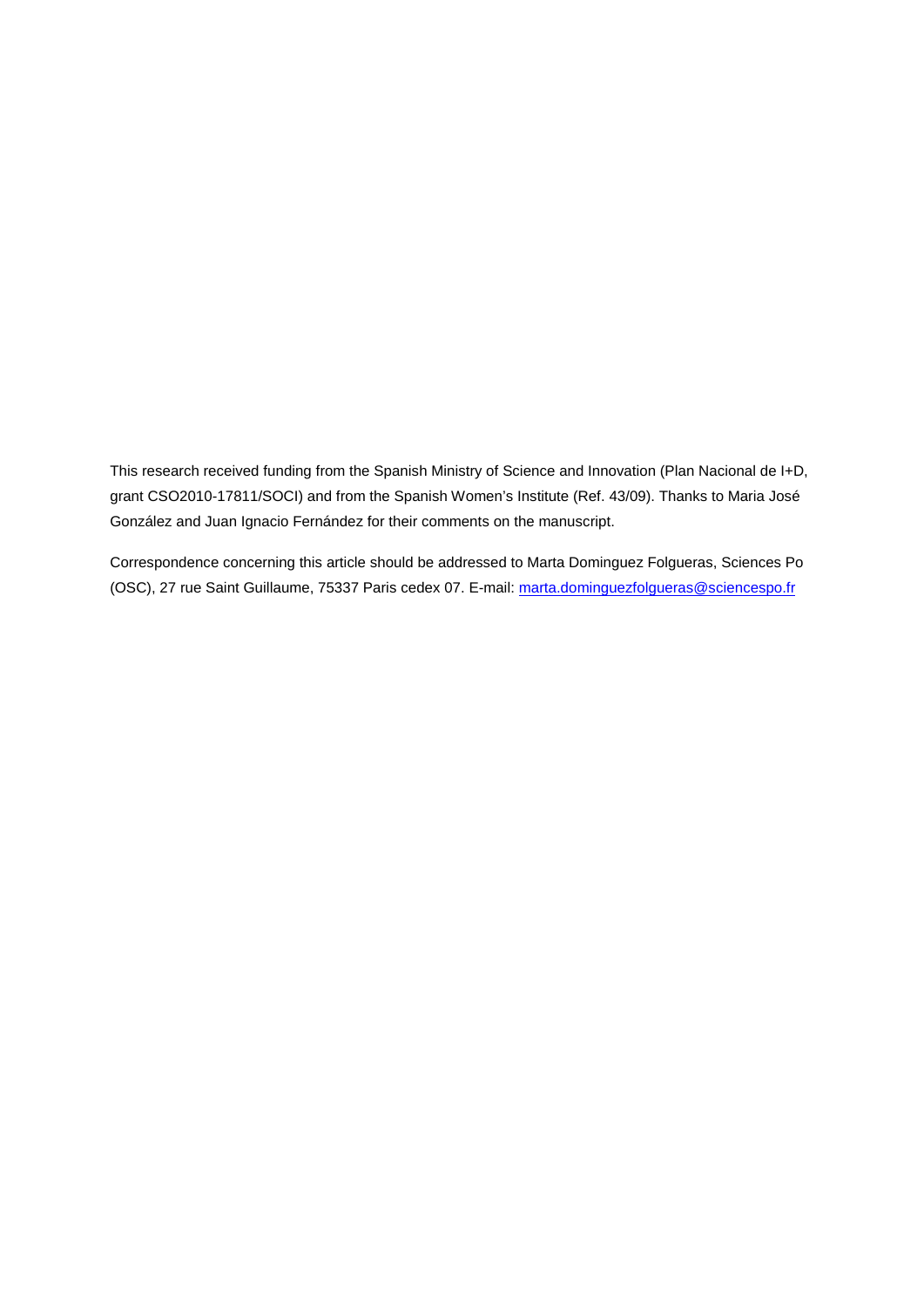# **INTRODUCTION**

Domestic work is one of the most gendered spheres of social life, and one in which equality seems most difficult to attain. Some couples however manage to establish a non-traditional<sup>[1](#page-3-0)</sup> division of housework. Some feminist scholars have recently pointed out that while research on domestic work has focused on the persistence of gendered patterns, more research is needed on couples who undo gender, because they are a source of change. Such research shed light on the mechanisms that allow couples to overcome traditional conceptions of gender (Deutsch 2007; Risman 2011; Sullivan 2004).

According to the literature, the following factors are associated with more egalitarian divisions of work: high educational attainment; gender egalitarian attitudes; women with greater resources; time availability, and childlessness (Coltrane 2000; Lachance-Grzela and Bouchard 2010). Little is known however about the relationship between behavior, ideas and material factors, nor about how couples integrate these into negotiations on the division of work. Qualitative methods have provided valuable insights into undoing gender in domestic work, among other things by identifying postgender couples, for whom gender is not the basis for the division of work (Risman and Johnson-Sumerford 1998), and who are mostly middle class, highly educated and hold gender egalitarian values. In contrast, Deutsch (1998) has shown that non-traditional behavior can be compatible with traditional values if structural conditions require it.

This research provides a different approach to undoing gender by firstly focusing on couples that are undoing gender, in the sense of "social interactions that reduce gender difference" (Deutsch 2007), and, secondly investigating what possible configurations of ideas, resources, and processes may lead to a more egalitarian division of work. This strategy will allow us to uncover different ways of undoing gender. We use a sample of 33 Spanish couples, with diverse socio-economic backgrounds, including unemployed men. In contrast to most other papers, in this study the couples are childless, which allows us to focus specifically on routine domestic work without having to disentangle the interrelations between child care and domestic work.

The structure of the paper is the following. First, we present a brief review of the literature of undoing gender in domestic work. In a second section we describe our sample and how we analyzed the interviews. We then present the results and the possible configurations that lead to undoing gender. Finally we draw some conclusions and derive implications for further research on gender and domestic work.

<span id="page-3-0"></span> <sup>1</sup> The term *traditional* with respect to the division of housework may include different realities depending on context and time. We use the opposite term *non-traditional* as a practical shorthand to characterize couples where men share housework with their partners to a significant extent, doing at least 40% of domestic work.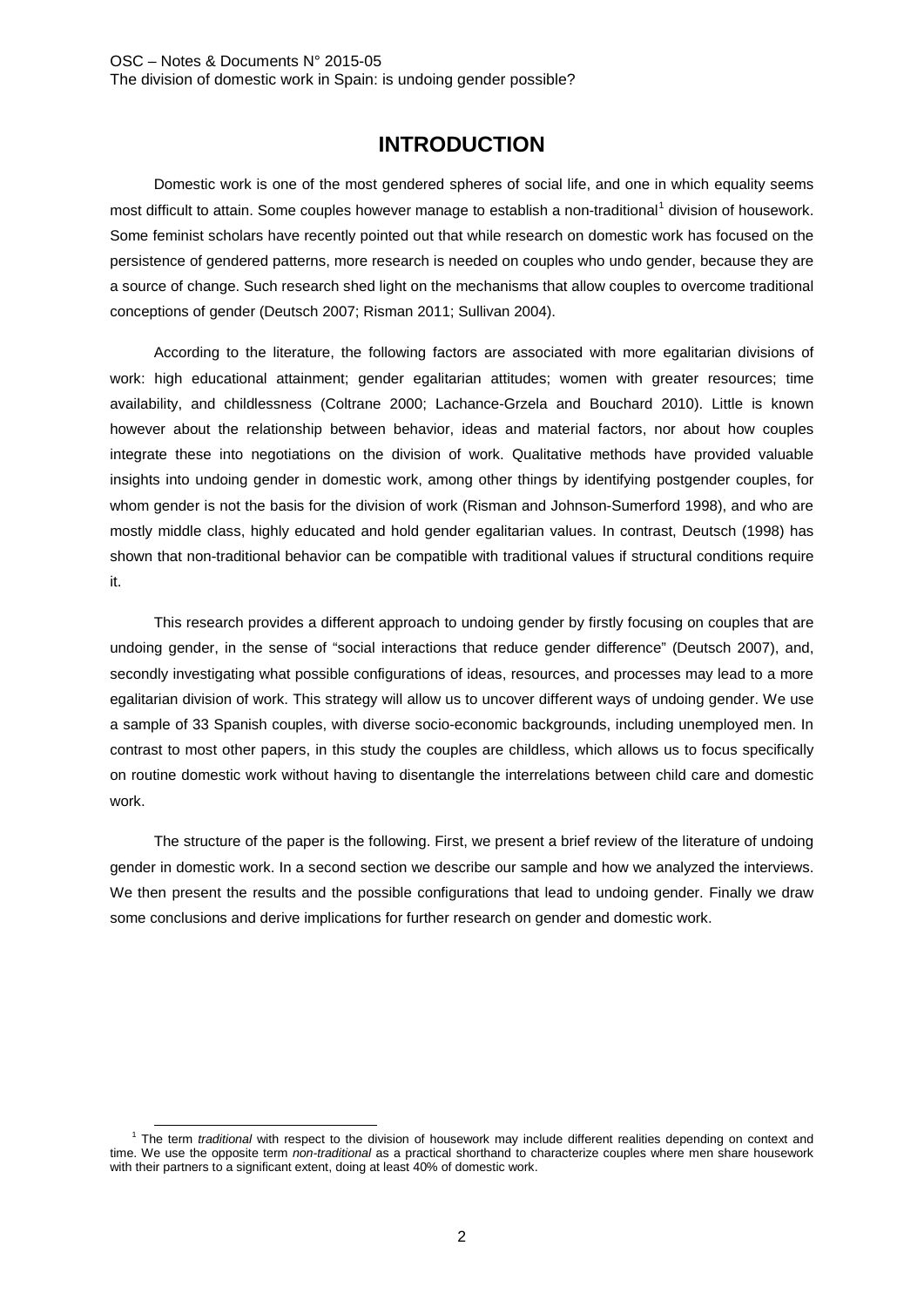## **I. THEORETICAL BACKGROUND**

Gender asymmetry in the division of domestic work is a well-known fact among sociologists and feminist scholars, and there is a rich body of literature on its persistence. In contrast to the frequent imbalance, certain couples do achieve a non-traditional distribution of unpaid work. What makes those couples different? According to the literature, there are mainly two sets of micro-level factors that can cause, or at least facilitate such a division: resources, both material and immaterial, and gender constructions.

Economic resources are at least part of the explanation for the division of domestic work (see Coltrane 2000; Lachance-Grzela and Bouchard 2010 for reviews): the higher the women's resources relative to their partners', the easier it is to undo gender. Although an important stream of the literature measures resources purely as earnings, other authors have considered that a broader definition of material resources and of time availability may better capture an individual's bargaining power (Cunningham 2007; Botia 2010). A broader definition of resources can include either material assets, such as a dwelling or savings, or immaterial resources such as a longer employment history or a wide social network. Time has also been considered as an immaterial resource, but its effect is the inverse of economic resources, as time at home is a necessary condition to do chores (Blood and Wolfe, 1960).

All of the above mentioned resources are ascribed to one member of the couple, but they can only acquire their bargaining power through social interaction: they need to be recognized by the other person. As power relationships can exist in a latent form (Komter 1989), and negotiations about domestic work are often not explicit, couples may not reach the point of discussing who should do what, but instead one partner may just acknowledge the other partner's power and act accordingly. For couples with nontraditional divisions of domestic work, Wiessman *et al.* (2008) find for the Netherlands that conflicts are exteriorized more often, and that there are explicit negotiations around unpaid work.

Such bargaining, either explicit or implicit, is not developed in a neutral space, but framed by a social context in which there are norms about gender. Men and women have been influenced by socialization processes, and their roles are also constructed and enacted through social interaction, by doing gender (West and Zimmerman 1987). Gender norms are interiorized to varying degrees and conform to a gender ideology, which according to Hochschild and Machung (1989) is the result of people unconsciously synthesizing certain cultural ideas and also by taking opportunities the context offers. This process can produce ambivalences even if the person has a clear gender ideal (Gerson 2009). These ambivalences may be translated into behaviors that make the achievement of a non-traditional arrangement difficult, for instance, in the form of unconscious gate-keeping behaviors (Allen and Hawkins 1999). Ambivalences also arise when people have to adapt gender ideals to difficult internal or external contexts.

From this background, we can conclude that more egalitarian divisions of housework might be expected in couples where both partners believe in an egalitarian relationship, with relatively weak interiorizations of traditional gender norms, and in equality-friendly social and couple contexts. Gender attitudes, material and immaterial resources, and their interactions seem to play a role in the division of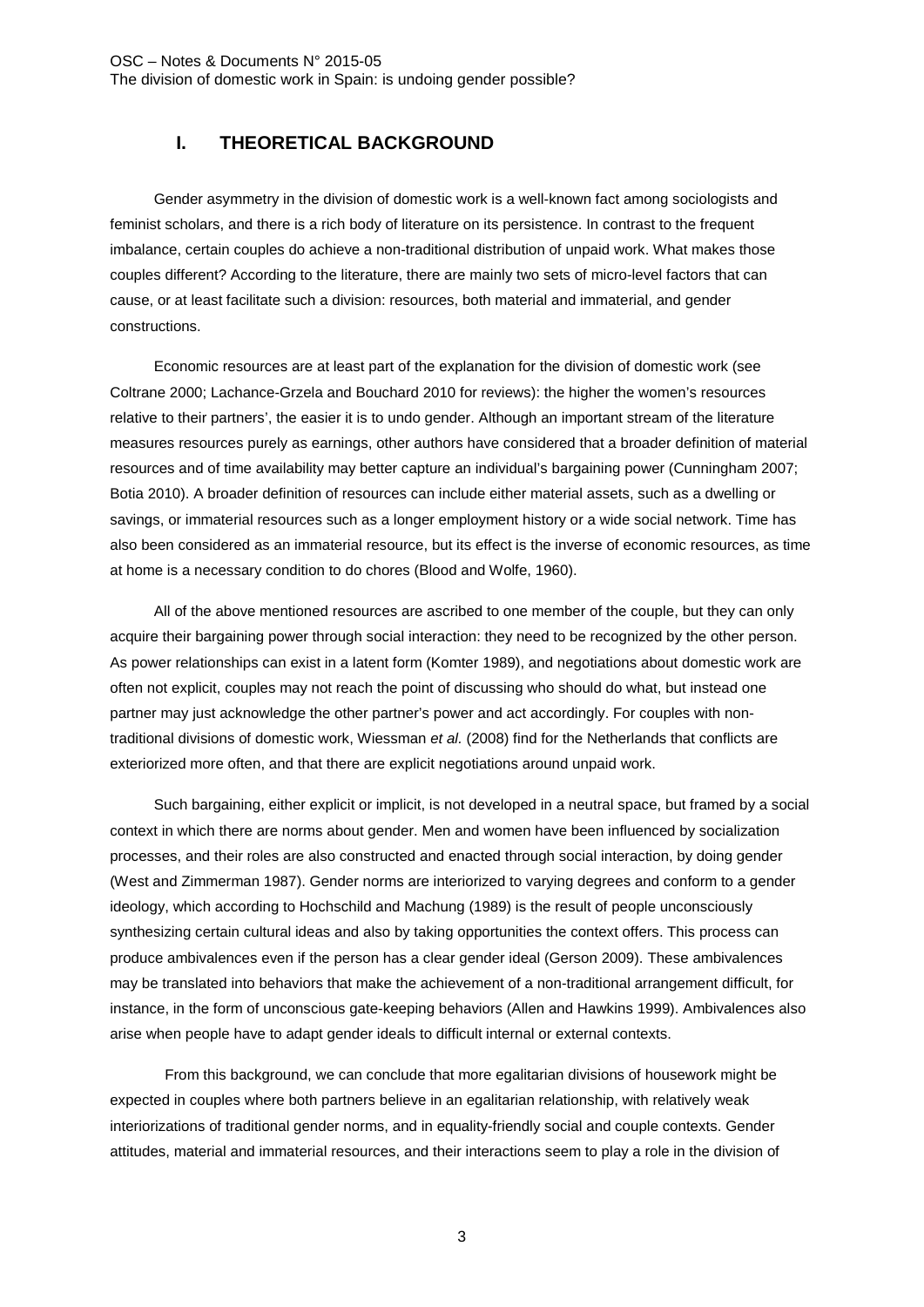housework, although it is not yet clear how these factors interact with each other, how they are interpreted by the members of the couple, nor whether any of them is a necessary or sufficient condition to achieve a non-traditional division of domestic work. Would it be possible to achieve equality without similar resources and/or without a belief in gender equality? Under what conditions?

Quantitative methods are ill-equipped to answer these questions, given the importance of the subjective dimensions, the richness of ideas about fairness and the embeddedness of the intervening factors. In addition, they rarely work with couple data and retrospective information on both spouses' job trajectories and family backgrounds. The richness of a qualitative approach to undoing gender has already been shown at the beginning of the 1990s by Risman and Johnson-Sumerford (1998), who analyzed 15 couples that shared housework on a 60/40 basis and had specific gender attitudes. The authors concluded that in these couples a necessary condition for undoing gender was that women held university degrees and had acquired good earning potential, but also that both spouses had to oppose hegemonic beliefs in essentialist gender differences, which otherwise may have served as justifications for an unequal split of domestic work. Knudsen-Martin and Rankin Mahoney (2005) described some of the processes that helped couples move towards equality, and suggest the existence of *gender legacy* couples, that showed ambivalent characteristics, as they agreed with the idea of an egalitarian division of work but ended up by doing gender. Deutsch (1998) analyzed couples with traditional attitudes that had a non-traditional division of work due to external circumstances.

In this paper, we investigate the interactions of factors that allow couples to achieve a non-traditional division of domestic work by using a different empirical strategy: we do not select couples according to their gender attitudes but instead we analyze couples whose behavior undoes gender, and then investigate what their attitudes and the configurations of their resources are that make their behavior possible.

## **II. DATA AND METHOD**

## **1) The Original Dataset**

This article draws on a research project that interviewed 68 dual income childless couples in four Spanish towns (Barcelona, Madrid, Pamplona and Seville). The original research focused on the transition to parenthood and therefore the couples selected for this dataset were expecting their first child when interviewed. While pregnancy affects the division of domestic work, the information gathered through the interviews refers specifically to the pre-pregnancy period, and therefore we do not expect pregnancy to influence our results. Most couples (53) were contacted through birth preparation courses, which most women attend in Spain and which are free. The researchers presented the project, and asked those who were interested in participating to provide some contact information. In their presentations, researchers avoided the use of the word "gender" and tried to present the project in a neutral fashion, mentioning leisure time, working life and domestic work as some of the topics to be discussed. Some couples (13) were contacted through social networks, and were interviewed by someone they had never met before. Some couples snow-balled the researchers to other couples (2). Respondents were not paid to participate in the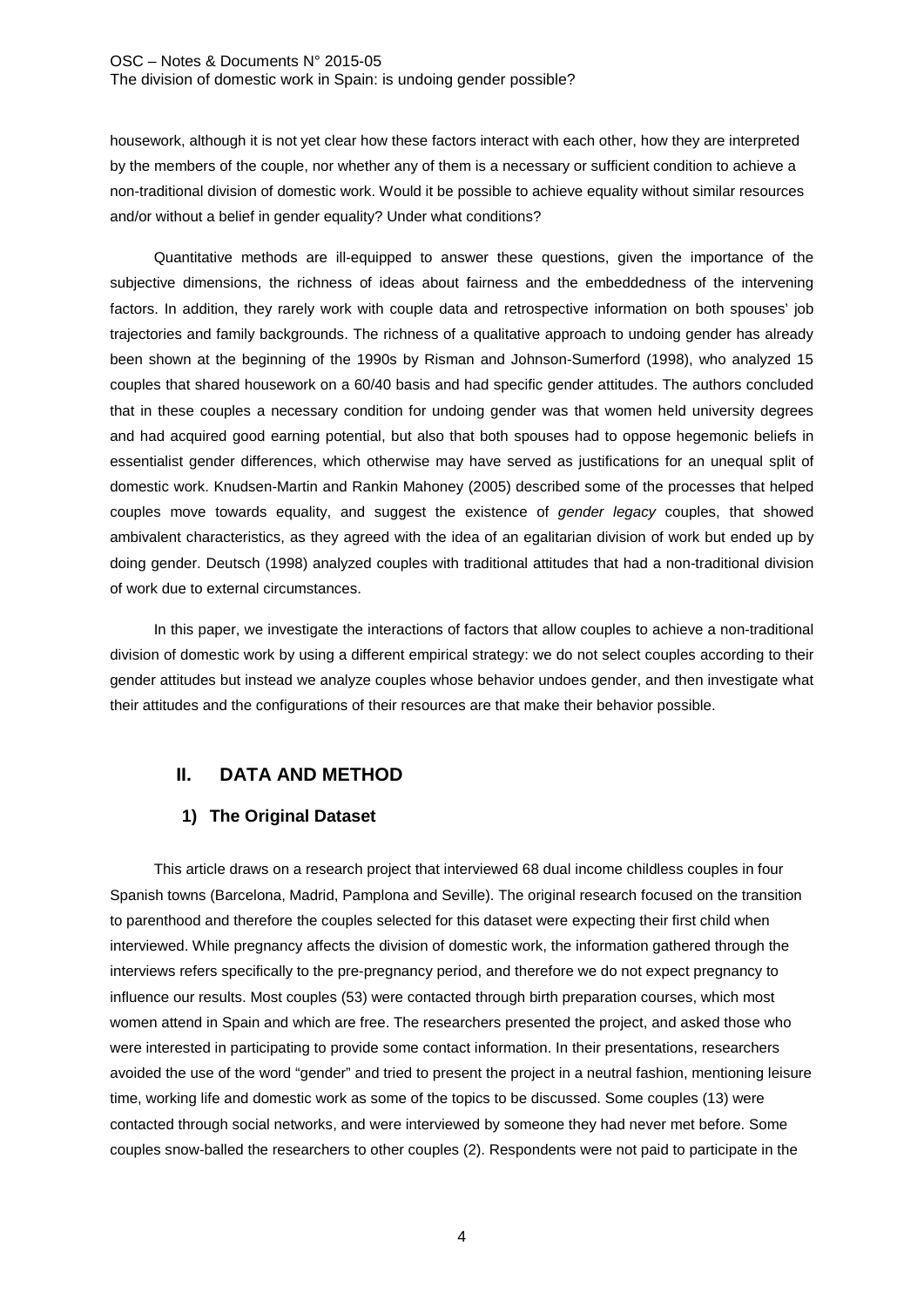study, but they did receive a gift: either a book or a 50 euro voucher (3) for a department store; the latter was a strategy for reaching couples from a lower socio-economic status. While respondents were given the choice of doing the interviews at home, at university or another place of their choice, most interviews (except 3) took place at the couples' home, which provided information about the context of their lives. The fieldwork was carried out in 2011 by nine different interviewers, eight women and one man, of a similar age group to that of the couples (between 30 and 45 years of age), and all were trained social scientists working at a university or research center.

Interviewers followed a list of topics to be covered in depth. The structure of the interviews was designed to observe the interactions between both members of the couple and individual attitudes, so both partners were interviewed individually to explore personal life course, and then a third interview was held with both members of the couple at the same time to get an impression on couple dynamics (Valentine 1999). For each couple, all three were carried out by the same interviewer. During the individual interviews, respondents were first asked about their education, their family of origin, their working career, their leisure activities and their daily routines. In the couple interviews, respondents were first asked to describe their history as a couple, and how they had adapted to living together in terms of leisure activities and domestic work. After describing the domestic tasks that they performed pre-pregnancy, respondents were asked to reach an agreement about the percentage of domestic chores that each of them did as a "summary measure". Frequently the couples discussed each one's relative contribution to housework, which nuanced previous self-perceptions and sometimes showed latent conflicts. The combined duration of the three interviews varied significantly, from 100 to 180 minutes. The conversations were taped, transcribed and anonymized. At the end of the interview, respondents filled in a brief questionnaire that included basic socio-demographic information, including their income brackets.

Couples were selected according to a non-probability but stratified purposive sampling. Both members of the couple had to be active in the labor market and it was decided that there should be women of different education levels in order to have variation in resources: employment trajectories and earnings. Another criterion was the time availability of the male partner, since in Spain men in the private sector tend to work very long hours. Couples were not selected on their gender ideology or attitudes. In general, it is very unlikely that couples with a high degree of conflict on any topic agreed to be interviewed, so we must take into account that in this type of research we are probably interviewing couples with a more harmonious relationship than average. Despite this, we did observe some conflict and disagreement in the couples studied, and we must take this bias into account when interpreting the results.

#### **2) The Analytic Subsample and Method**

To select couples with a non-traditional arrangement from the larger sample of dual-income couples (68), we first turned their own reports on the percentage distributions of domestic work. According to the 2010 Spanish Time Use Survey, childless female spouses aged 18 to 50 performed on average 68 percent of routine housework compared to 32 percent done by male spouses, which means that among childless couples in Spain an asymmetric division of housework still predominates. We considered that couples who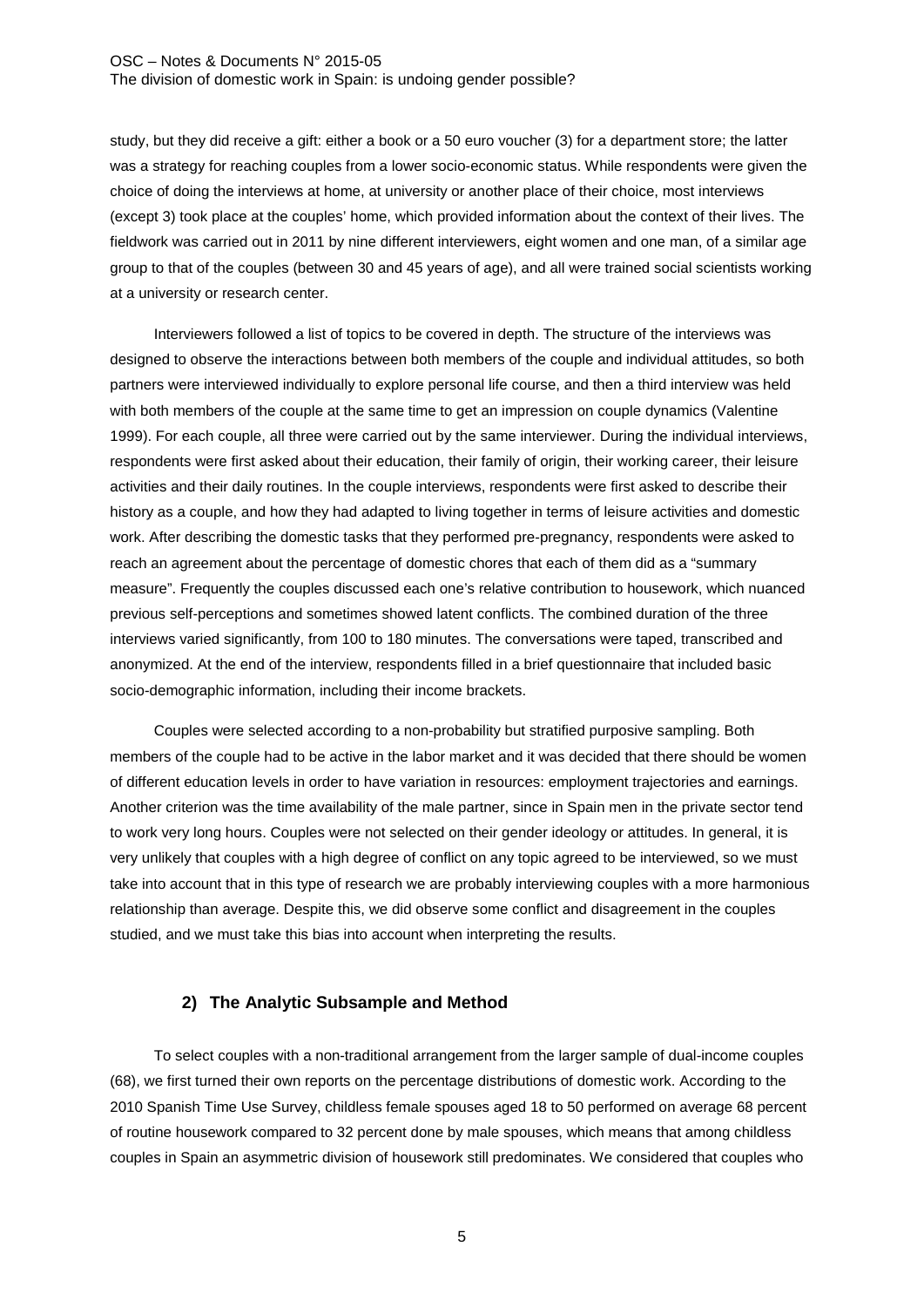agreed that the woman did up to 60 percent of domestic work and where the man did at least 40 percent qualified as non-mainstream couples in the Spanish context, so this was set as a minimum threshold to select couples for the subsample. Interviewees had also been asked to describe who did what and how they organized routine domestic chores (general cleaning, toilet cleaning, cooking, washing up, laundry, hanging up, ironing and shopping for groceries), which are considered more "feminine" tasks (Coltrane 2000). Sometimes, interviewees added other chores to their description, such as tidying up, caring for a pet, DIY, gardening, etc., but domestic work is based in our analysis on the interviewees accounts of how and who does the routine domestic tasks, as these represent a larger bulk of work and are stereotyped as female. After consistency checks between the detailed descriptions and the percentages provided, the final subsample consisted of 33 couples.

Our discourse analysis was performed by the four authors in a collaborative way, all of them participating in the coding process and in the analysis of the discourses provided by the interviewees. In addition, all of them had also been interviewers. The coding process included multi-person inter-rater reliability checks of coding and interpretation. Both individual and joint interviews were analyzed together, which means we triangulated "his", "her" and "their" interviews. We studied the 33 couples with a 60/40 housework division in-depth following an "abductive" logic according to Timmermans and Tavory (2012). This means we moved iteratively back and forth between data and theory, discussing our findings within the group, made up of researchers with a diversity of backgrounds (sociology, demography and psychology). The notions about what a fair division of work would be, and the attitudes towards domestic work and gender issues in general were not directly asked in the interviews, but were deduced from the discourses throughout the interviews.

## **III. RESULTS**

The inside workings of the non-mainstream division of domestic chores vary significantly among couples. Some couples try to use specific approaches that foster co-responsibility, such as rotation of tasks – that they later abandoned –, or keeping track of the chores – however small – that each of them does. We also find individualization: each partner doing his/her own laundry, cleaning or cooking. But in almost all cases, the division involves a certain specialization of tasks. Some of the domestic chores are shared by both partners, often the case with shopping for groceries and cleaning the house. Other tasks are more often divided: cooking lunch or dinner, washing the dishes, doing the laundry or ironing clothes are more often assigned to one of the partners. In many cases even if one task is shared by both of them, such as cleaning the house, some specialization tends to be involved: for instance one partner would clean the toilets while the other does the vacuum cleaning. The justification for those divisions are based on personal tastes, personal abilities and sometimes health issues (allergies or backaches influence what one of the partners can do).

How similar are these couples with regard to their backgrounds, resources and time availability? First, they show diverse marital statuses. Second, they are also highly educated: in 29 couples the woman has a college education, and in 17 cases the man does too. However, there are 4 women with a vocational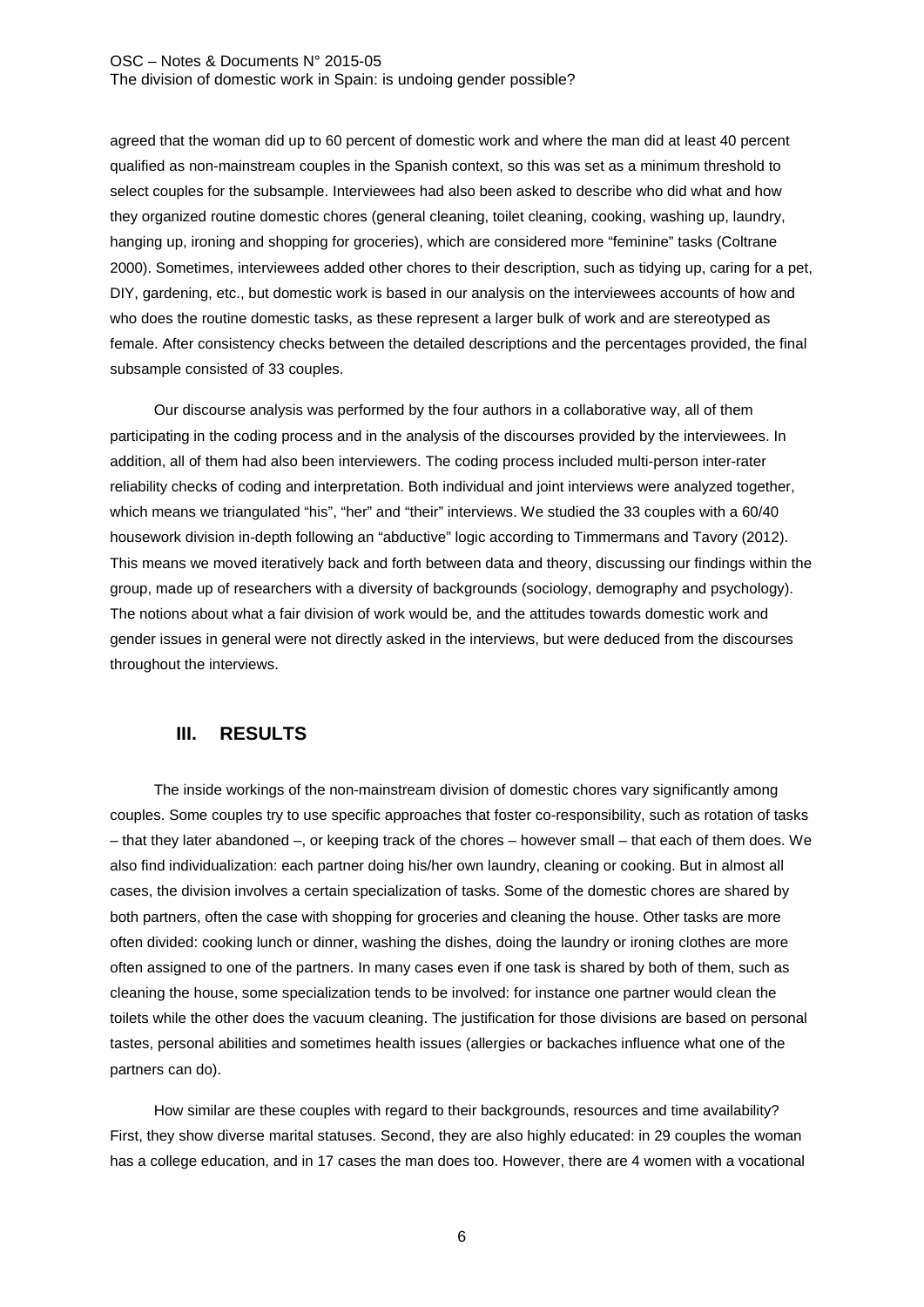training level (secretary, hair-dresser, pre-primary teacher, and designer). With respect to education homogamy and women's education level, this sample departs from the general population, because it is skewed towards women with a university degree and because no couples were included where the woman has a lower education than her partner. Thus, even if we find different distributions of resources among these couples, women's educational attainment may be playing a relevant role in their division of work.

Additionally, we have considered the distribution of resources in the couples in a broader sense, considering income categories, but also job stability which is a very relevant issue in the Spanish labor market, career trajectories and perspectives, ownership of the dwelling, and social networks –for instance in cases where one member of the couple moved to the partner's town, leaving his/her own networks behind. If we take into account our broad definition of resources, in these couples women have more bargaining power than men in 16 cases, whereas in 7 cases they have a similar position and in 10 cases women have fewer resources than their partners. We must also take into account that most women in this sample have well established positions in the labor market. Most of them have developed a career and have reached a good position in accordance with their educational attainment and field of studies, and they are satisfied with their situations and committed to their jobs. Six men and two women are unemployed at the time of the interview.

Regarding time availabilities, we have taken into account not only the number of hours respondents worked, but also their schedules and commuting times. Taking this into account, only 10 women have more time availability than their partners, while 16 have less time, and in 7 couples both members have similar availabilities. As summarized in Annex Table 1 there is some evidence in favor of resources and time availability being important factors associated with undoing the gendered division of housework: among our non-mainstream couples we find many women with similar or higher resources in the broad sense than their partners (24), and also many men with similar or more time available than their female partners (24).

In what concerns gender attitudes and beliefs, most spouses show egalitarian attitudes about the domestic sphere, although with some ambivalences. For instance, some respondents agree with the idea of sharing equally, but also with the idea that women are better suited to do some tasks, or that they naturally have higher standards, whereas men seem less capable of "seeing the dust" that needs cleaning. The presence of different standards that men and women consider acceptable for their homes interestingly relates to gender norms and constructions. Higher standards are more often found among women, and can easily lead to performing more chores. In our sample we also found women who have adjusted their standards to avoid falling into that trap; and men who have adjusted their own standards to approach their partners', and also, we find cases where women have lower standards than men.

Depending on the combination and articulation of the factors emerging from the discourse analysis as relevant for explaining these couples' equal sharing – time availability, resources in the broad sense, individual attitudes, conflicts about standards and degree of outsourcing –, we identify four different types of situations that could produce a non-traditional arrangement for domestic chores.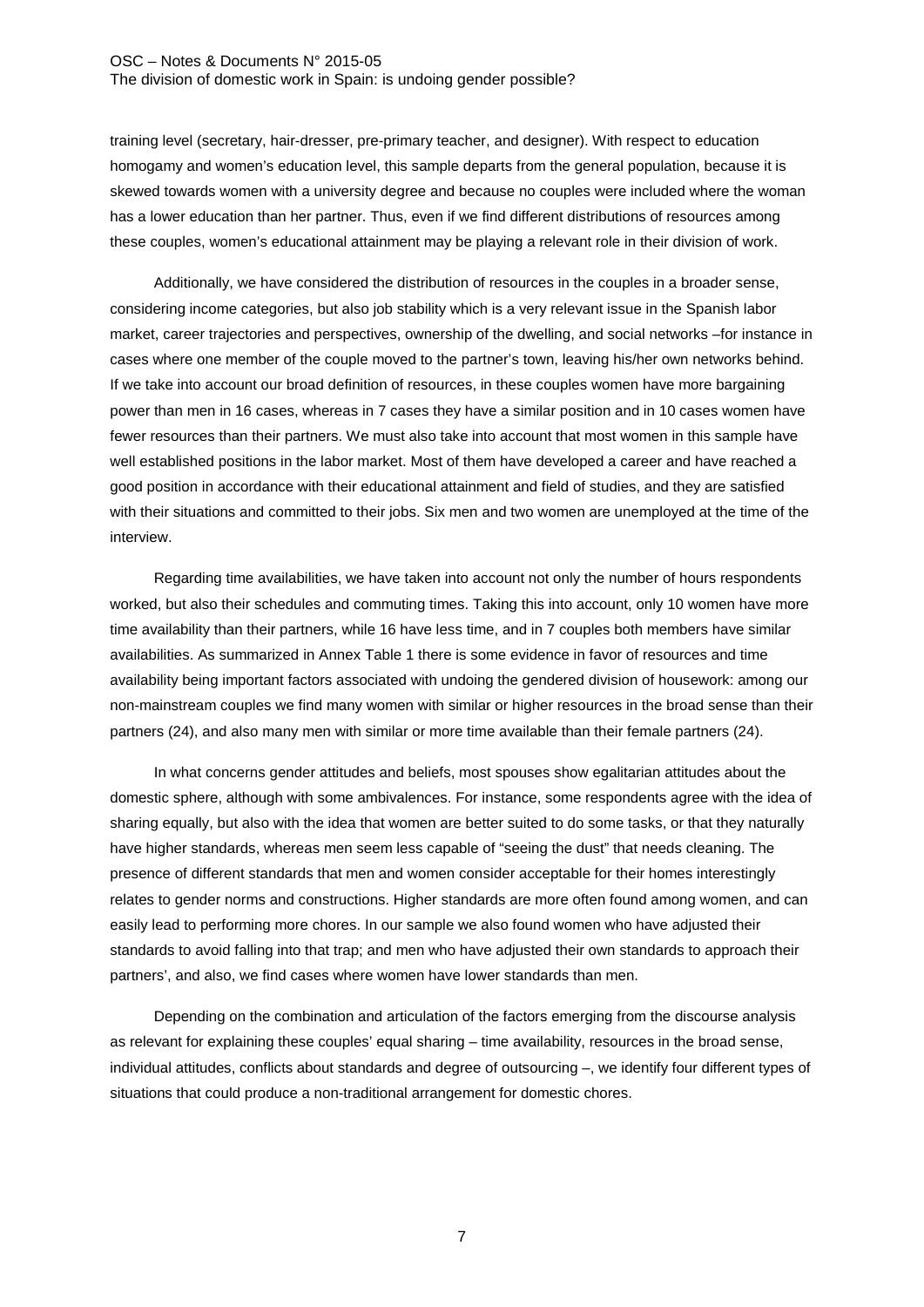## **1) Egalitarian Attitudes Towards Domestic Work (15 couples)**

The first and most frequent path to reach a non-traditional distribution of domestic work is made up of women and men who express the belief that tasks should be shared, irrespective of other time constraints. Paid and unpaid work are considered to be two different areas, and a 50/50 division of domestic work is considered fair. These couples are close to postgender couples as described by Risman and Johnson-Sumerford (1998), although in some couples the woman expressed ambivalent gender attitudes, while the man's beliefs were stated more clearly. Only five couples in this group have external help to do housework, about two hours a week, to clean the house. Although the lines of argumentation found in these couples would lead us to expect a non-traditional distribution of housework even if their schedules or resources changed, for the majority of couples in this group (9), resources were balanced and for the remaining six time availability is also similar for both members of the couple, which makes it easier to achieve a nontraditional arrangement.

Federico and Fabiola are an example of these couples, that can be viewed as an outcome of a favorable configuration of resources, time and attitudes. They both have completed college studies, although Fabiola has a master's degree. They both have jobs that corresponded to their qualifications, and although they mention that he used to earn slightly more than her, they are in the same income bracket in our questionnaire. Federico has a fixed-term contract but he considers his situation to be quite stable, whereas Fabiola has a long-term contract but feels that she could soon be fired as a consequence of her company's financial problems related to the economic crisis. They are owners of the dwelling. Taking all these factors into account, we consider their resources to be similar. Concerning time availability, they both have a good working schedule, but Federico is in a better position because he always arrives home early by Spanish standards (before 4 p.m.), whereas Fabiola has to work some afternoons.

They share the domestic work equally, with Fabiola in charge of organizing most of it. They clean the apartment once a week; she does the kitchen and toilets, he does the rest of the house. Federico prepares the meals, as they have lunch and dinner at home most days, and Fabiola does the ironing. Shopping for groceries is a task they try to do together once or twice a week. They have had some conflicts about domestic work due to different standards, but they talked about them openly, as they both agree that housework has to be shared.

FEDERICO (man): "… It has always been clear for us that the house belongs to both of us, and that we are both responsible for everything too, although there are some things I am worse at and some things I am better at… (…)

FABIOLA (woman): I would not allow him to be a male chauvinist or not to do any of the domestic work. I would not let him, but well, he does not even think of it."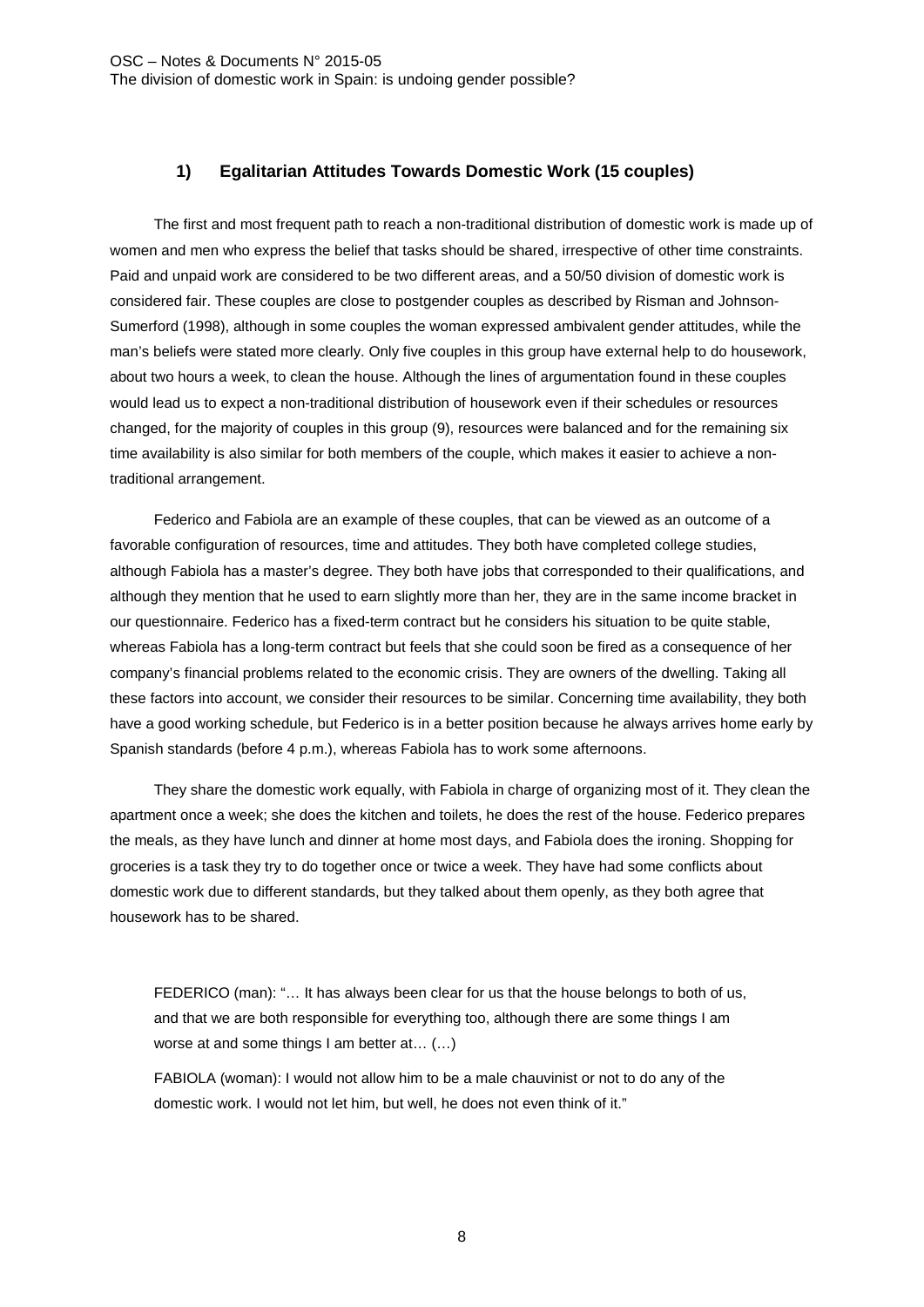Among these couples with egalitarian attitudes and balanced resources, we find two couples where women show some ambivalences, whereas their partners are more clearly egalitarian in their attitudes towards domestic chores. In both cases he is unemployed and actually performs more domestic chores than she does. These women express the need and desire for an equal and co-responsible sharing of housework, and they acknowledge their partners' involvement in the domestic sphere, but at the same time they refer to some tasks as being better performed by women than men, or to standards that the partner is unable to comply with.

In this first path towards a non-traditional division we also find a subset of couples where the relative distribution of resources and of time availability might have played against a non-traditional division of housework. These couples are very heterogeneous, the women's job trajectories also vary, but in general they have a stable position in the labor market and a career that is congruent with their qualifications. In all these cases, the educational attainment of both partners is similar, although women earn less and most of them work fewer hours than their partners. According to our analysis, this mode of equal sharing could be understood as the result of these women being partnered to men with egalitarian attitudes. –They hold egalitarian attitudes but find themselves in a situation where resources and time-availability theories would predict a more traditional outcome–. The existence of this subset of couples is very interesting, as it points at the importance of attitudes in shaping the division of domestic work, and qualifies the role of economic resources and time availability.

Rebeca and Roberto are a good example of these couples. They are both very focused on their jobs, but to have time for themselves as a couple, as well as time for their individual leisure activities, is very important to them. Rebeca has a better schedule than Roberto and spends more time at home, but she does not do more chores as a result. Before meeting her current partner, Rebeca was in a relationship with a man who was not prepared to get involved in domestic chores. In her relationship with Roberto, both of them decided to share things equally, and tried the strategy of rotating tasks, which they later abandoned to specialize in different chores. Roberto feels the need to show Rebeca that he is a suitable partner and that he is able to be co-responsible for domestic work, so much so, that Rebeca is ready to be flexible with their arrangement and to occasionally increase her share of the chores, although Roberto prefers her not to do so.

REBECA (woman): "Sometimes I tell him: do you want me to iron that shirt for you? Like, if he has arrived home really tired and has no shirts left. And he says: "no". He is stubborn like that, he thinks that if the shirt is ironed for him, then he will be less… He has to do everything himself, in that sense he is a bit extreme. It is not that I think that, because I am a woman I should do the ironing, in fact I hate doing the ironing…"

Men's attitudes towards gender norms thus seem to play an important role in this first category of our typology. Through our interviews we gain some insight into the origin of attitudes, as they provide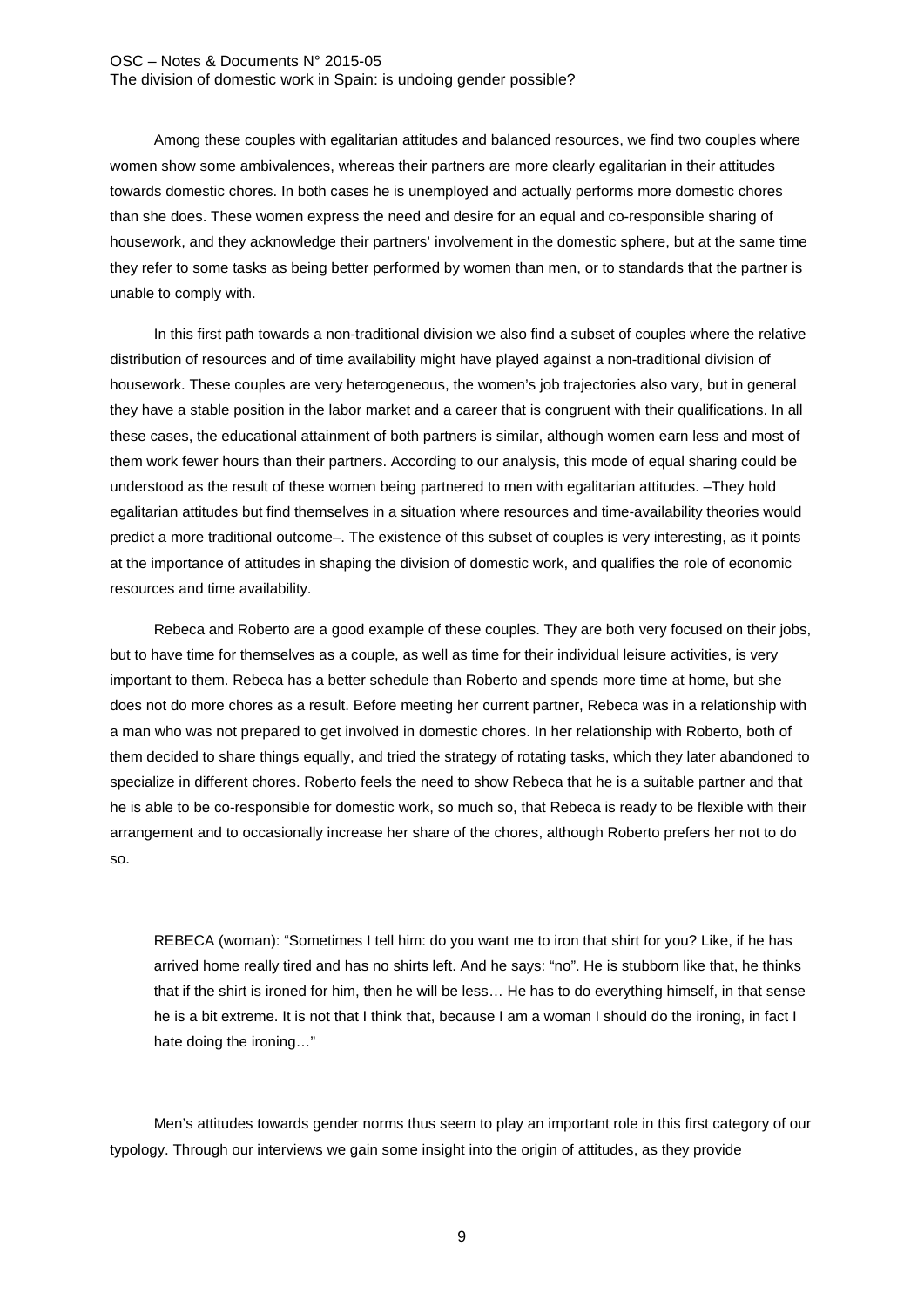information about the family of origin and previous life experiences. Many men with egalitarian attitudes concerning housework are used to performing a large range of domestic chores since they were children or after, either because they experienced their parents' divorce and thus participated more than usual in housework, or because they lived alone for some time and were the person solely responsible for domestic work. Experiencing the divorce of their parents, sometimes in both families of origin and sometimes only in the men's families, seems to play an important role in current relationships. In addition to, or because of, these personal non-traditional socialization experiences, some of them also express egalitarian gender attitudes, such as for instance Sergio:

SERGIO (man): "I grew up in a family where domestic chores have always been shared, and since I was a child, my mother has always taken charge of educating me to do housework. I mean, since I was a child I have done my bedroom, made my bed, helped at home. At home, it was never a case of "this is for men, that is for women", as was the case in other places I know. A different issue is that I am lazy, and sometimes I find it (domestic work) difficult, like everyone else".

Another element related to egalitarian gender attitudes is linked to men perceiving their job as instrumental, or emphasizing the importance of taking care of their partner and of the relationship. For instance, César expresses both attitudes simultaneously when speaking about his ideal for the near future:

CÉSAR (man): "I would like to work less, earn less, live a better life (…). And as for organization, that the chores were divided more or less at fifty percent (…). I would like to leave the issues of work aside, work is work and that's it (…). What good is it to work and make money if your relationship is breaking down?"

In some cases, egalitarian attitudes towards housework do not derive from socialization or the need to take care of oneself, but from the relationship with the partner and the willingness to adapt to her needs and make the relationship work. Leo adapted to the standards and ways of doing housework of his spouse, when he started living in her apartment after an intense courtship.

LUISA (woman): "He has adapted to my ways, and that is what I have been saying, that I am a bit fussier than the average about cleanliness and orderliness, but without being excessive. And he has had no trouble adapting, no problem at all.

LEO (man): Really, honestly, it is love. We can try to go around it but it is because I love you and I adapt to your ways because I want to be with you."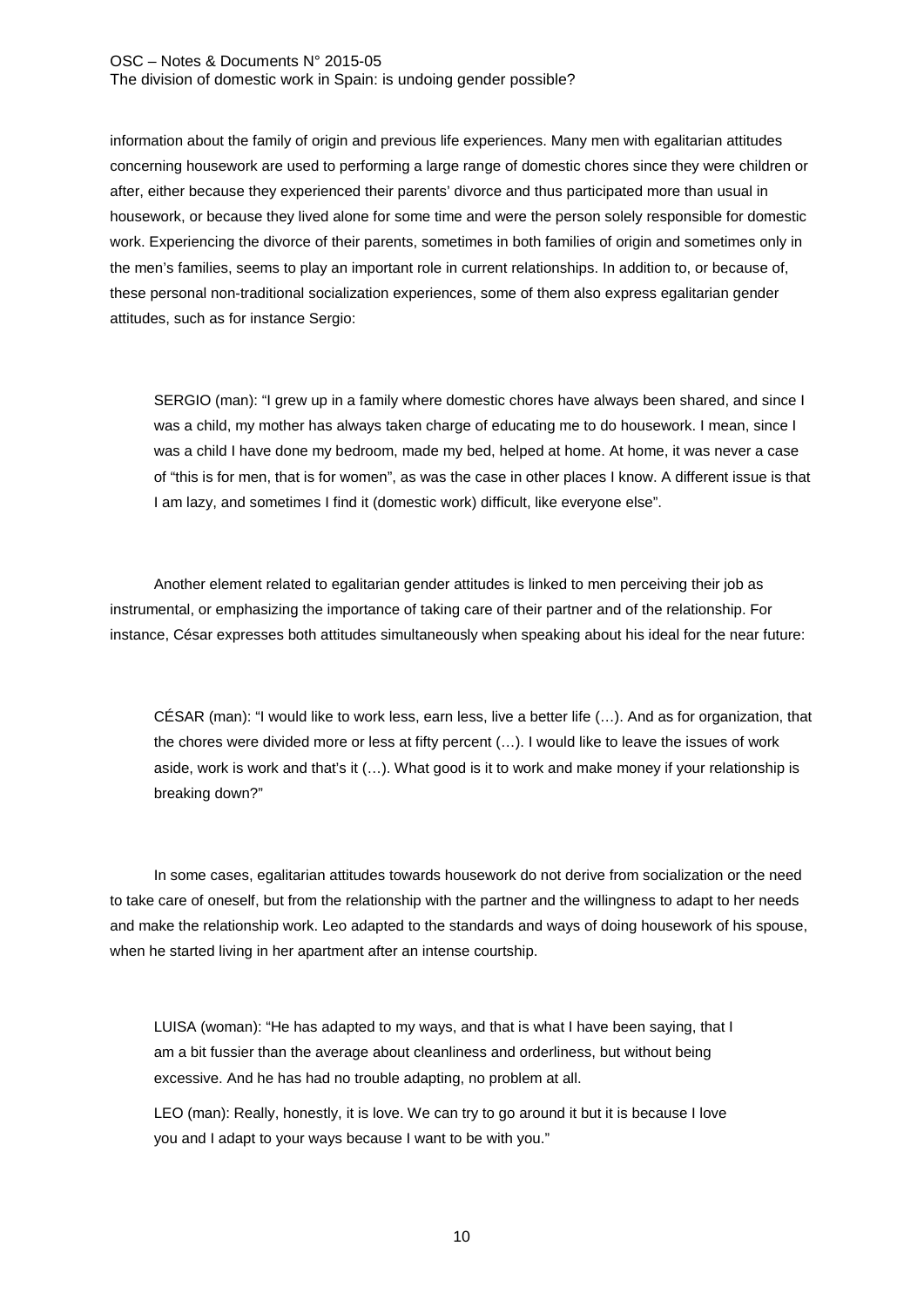To sum up, in this first type we mostly find couples with similar resources and time availability, but also cases where those resources are imbalanced and where the basis for an at least 60/40 division of housework is rooted in the egalitarian attitudes towards the division of domestic work of both members of the couple. Men's attitudes seem to be especially relevant, and are often associated with former experiences in domestic work acquired in the family of origin, with other partners, or by living alone.

## **2) A Fair Distribution of Leisure Time (7 couples)**

These couples express the idea that housework should be shared and need not be gendered, but their main argument is that it would not be fair if one member of the couple enjoyed more leisure time than the other. For these couples, housework is not clearly separated from paid work, as they understand that the time spent on domestic work depends on the time spent on paid work. If we observed a non-traditional arrangement in these couples when they were interviewed, it was because men did spend more time at home and had more time availability than their partners; for instance some of them were unemployed and did most of the domestic work during that period when they had no paid job. Related to this, we find that women in this group have similar or higher resources than men, and only in one case did they benefit from external help.

The need to compensate for the time the other member of the couple spent working becomes even more salient when one of the partners is unemployed. This was the case of Angel, who used to share domestic work with his partner by doing 40 percent before losing his job. Angel's partner is in favor of an egalitarian division of domestic tasks, although she is ready to be flexible depending on time constraints. At the time of the interview, Angel has been unemployed for three months and started doing almost everything around the house himself. Angel was used to doing domestic chores in his family of origin, although he had not been very involved in them when he was working because of a demanding work schedule.

ANGEL (man): "… When I was laid off, I saw that she was working, and I was unemployed, and I thought: it makes sense that I should do it (domestic work). We could say that I do not see it as my private time, but that if I am the one who is not working, then I am the one who does everything (at home), do you understand?"

The explicit basis for the division in these cases is not gender equality, but fairness: both members of the couple should be allowed similar amounts of free time. Time spent together is highly valued, but we find many couples where it also important to have time for individual activities. If the working schedules favor a balanced presence at home, fairness as a basis for the division of unpaid work results in equal arrangements. But it can lead to different arrangements if time schedules change. Indeed, in most of these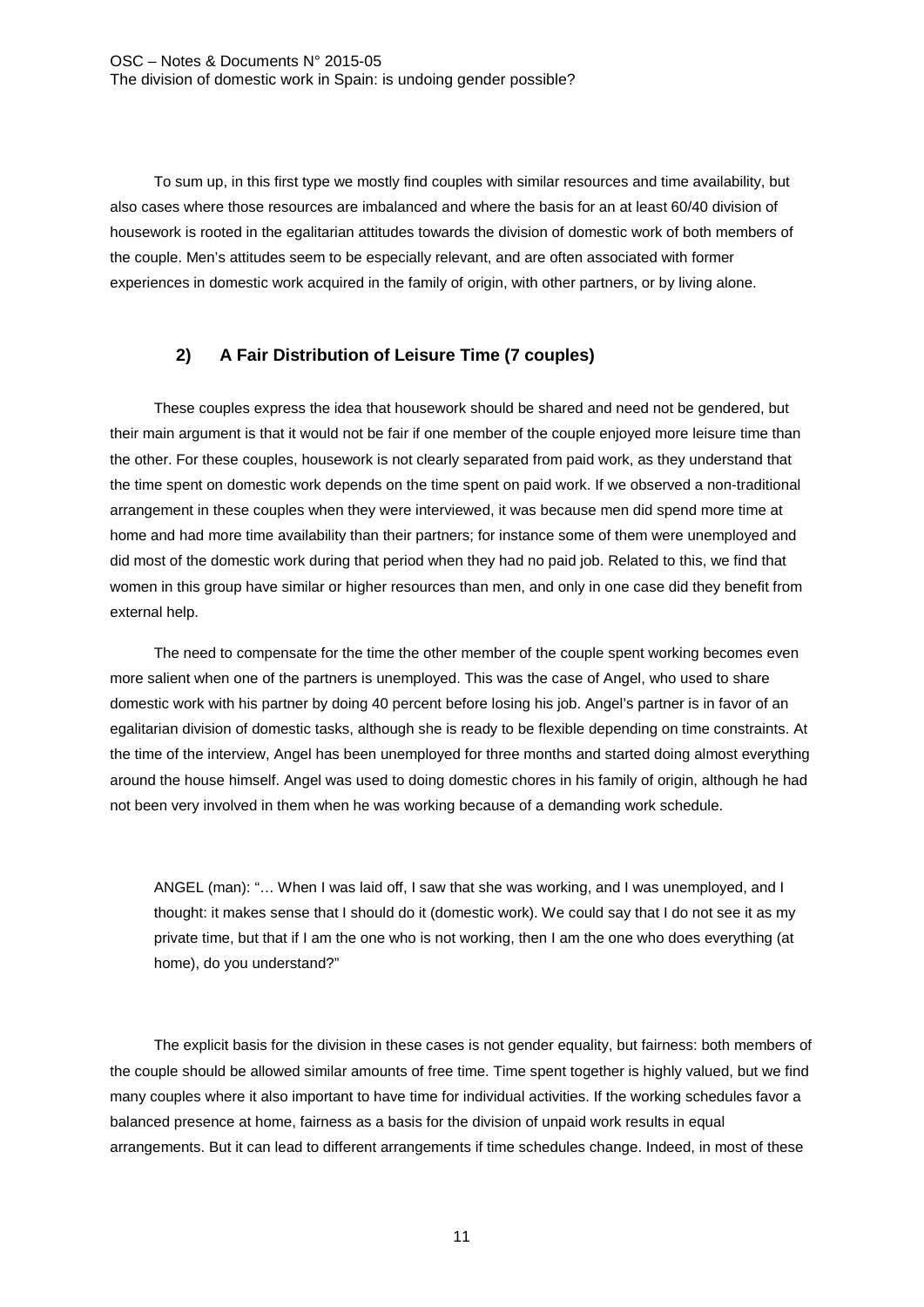couples we find references to previous moments in the partnership when schedules and the division of housework were different. At a different moment in their lives, we could have classified these cases as having a more asymmetric housework division, and partners would have been satisfied with it, despite their egalitarian attitudes.

These couples agree on egalitarian gender values: men in this group do not reject doing domestic chores, nor do women try to do more themselves, but dividing the domestic chores is not a gender issue but a time issue. In this sense these couples resemble postgender couples, but their ideas of fairness differ from those in the first group.

## **3) Pushing and Pulling (7 couples)**

In this group the division of tasks is always closer to 60-40 percent, with women doing the greater share. In these couples, women would prefer a 50-50 arrangement, and have tried to get their partners involved in such a division, but the men show a more passive or confrontational attitude. Women in this group have a good bargaining power position, as in all cases their resources are similar or superior to their partners', so they are in a good position to try to mobilize their male counterparts. To solve the contradiction between their attitudes and their partners' behavior, some women raise the question and seek an agreement to share more equally. This is the case of Mario and Maria. They both went to college, and earn similar wages. Maria has a stable position and a good working schedule, whereas Mario works in a job with interesting career prospects and has less time off. Also, Mario usually does some leisure activities on his own, which takes up a considerable part of his free time. As a result, at the beginning of their relationship, when Mario moved into her dwelling, Maria took on most of the domestic work.

MARIA (woman): "…until one day I staged a coup d'état and I told him that the food did not get into the fridge alone, and that we had to find the time to get everything done" (…)

MARIO (man): "One day she got mad at me and we changed the routines (…). I do not like it (cleaning the toilet), and I do not like doing the laundry either, it is a stupid thing, but I don't (like it)".

Mario agreed to give up some of his leisure time in order to get more involved in domestic work, even if Maria still does a greater share than her partner and is mostly responsible for organizing it. If she had not voiced her discontent, it is most likely that the division would have remained more traditional. In most cases in this group, women did not voice their discontent as Maria did, and they are resigned to doing a greater share than their partners, as an equilibrium is reached that is better than the default mainstream arrangement. Also, some women have to relax their standards and avoid gate-keeping attitudes to maintain the desired "almost egalitarian" division, because their partners are not ready to comply with their higher standards. This is the case of Isabel and Israel. In this couple, Israel has more time availability than his wife,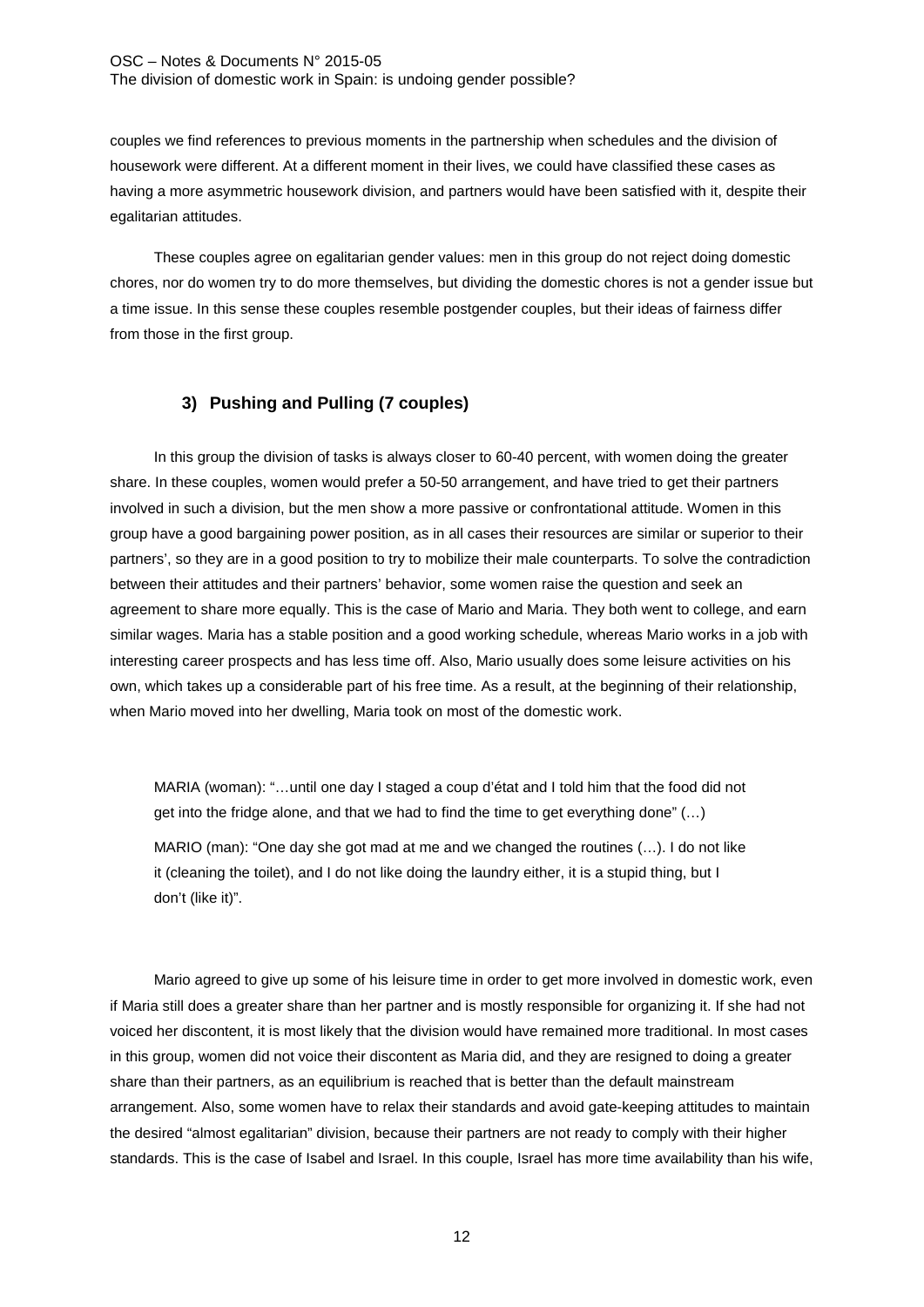but he is more relaxed concerning housework. Isabel is aware of her tendency to take on more tasks, simply because she finds it easy to do them or because she thinks more frequently of the things that need to be done. She knows that if she lets herself do more, her partner will stop doing certain tasks, and eventually everything will fall on her. So she proposes to her partner that each of them should do their own laundry and cooking, as if they were living apart, and to outsource cleaning the house. Ismael agrees.

"ISABEL (woman): The problem is… I do not find it hard to do the laundry, and so I do the laundry once a week or whenever. And you (to her partner), you do find it hard, so if I do not find it hard eventually I will always do the laundry, with everyone's clothes, and you end up never doing the laundry. So each of us should do their own, and that's it.

ISRAEL (man): I find that better, more pragmatic."

In the two examples given above, the men's resistance is mild, but we also find three couples where the partners' attitudes are more conflicting. Women in these three cases are not ready to be flexible on certain standards, and they also want a non-traditional division of domestic work. On the other hand, their partners show a lower commitment to the idea of shared housework, or directly try to resist it. In these more problematic cases we find homogamous resources and time availabilities that favor a non-traditional arrangement, but such an arrangement is punctuated by constant conflict. Taking on domestic help emerged as a way to resolve the conflict and to facilitate a more equal share. Gender norms are present in these couples, not so much through attitudes, which are egalitarian in most cases, but through a set of expectations, standards and strategies.

This is the case for Rosa and Rafael. Rosa has a college education and is very committed to her career, a high profile job requiring very long hours. Her partner has a job that he enjoys and suits his qualifications, for which he earns considerably less than Rosa, and which also leaves him a lot of free time. Rosa would like to have an egalitarian arrangement for domestic work, but Rafael perceives that she also has high standards for domestic work and clear ideas about when and how it should be done. Rafael shows very egalitarian attitudes concerning family life, supported his wife's career, and does not oppose the idea of an equal distribution of work, but he has more relaxed standards concerning domestic chores and disagrees with "her way" of doing them, employing the strategy of "reducing needs" or "waiting to be asked" (Hochschild & Machung, 1989; Gerson 2009). The division of domestic work has always been a source of conflict for this couple, and they discuss it quite openly.

For Rosa and Rafael, the ultimate conflict is not about equality but about standards. Rosa expects her partner to have everything ready by the time she gets home from work, because that is what she would do if she was the one to arrive earlier. But Rafael does not feel the same need to have everything clean, and so he spends his free time doing something else. Rosa feels frustrated because her partner does not change his behavior.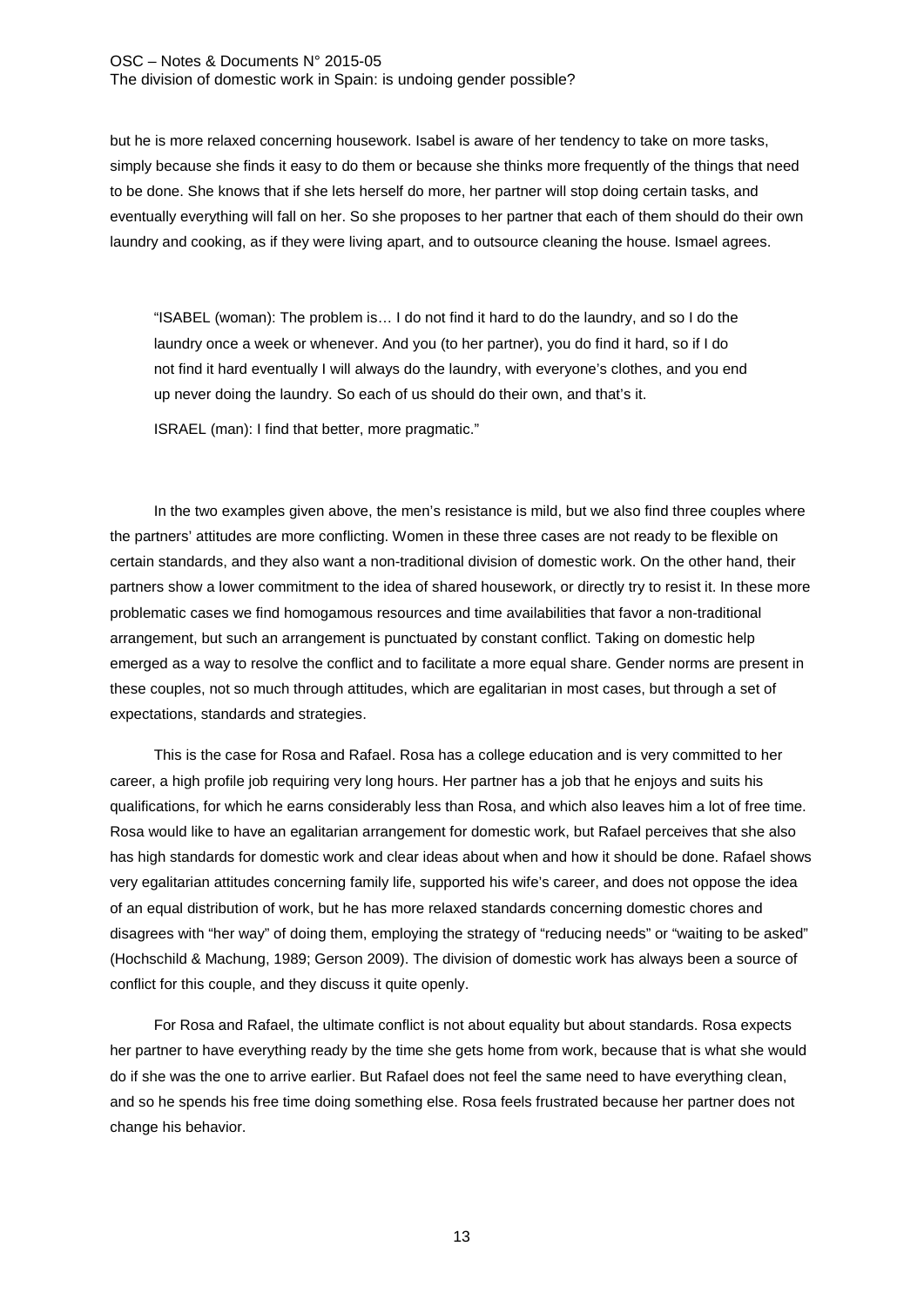I: "And when you started living together, did you talk about how to organize domestic work?

RAFAEL (man): No, we have never talked about it

ROSA (woman): No, but yes, it has always been a cause of fights (laughs)

RAFAEL: A bit, yes

ROSA: Because each of us has a different idea, a different idea of cleanliness. And it depends on how you were used to living in your home, and maybe I think it is necessary to clean the bathroom and he doesn't… Well, that was when we decided: let's stop fighting, let's hire someone and forget about it"

Rosa and Rafael do not find a way to negotiate around these issues, and ultimately decide to externalize domestic work, which in their case means that a woman come once a week to clean the house for a couple of hours, leaving the couple with fewer tasks. They distribute these tasks more easily between them: he cooks the meals because he arrives earlier, and is mostly responsible for the shopping too, and the laundry is done when the laundry basket is full, by either of them.

This type shows that having similar resources, time availabilities and sharing egalitarian beliefs towards housework, which is a favorable configuration for an equitable housework division, do not automatically lead to such an outcome. Elements of gender legacy (Knudson-Martin & Rankin Mahoney, 2005) are present in these couples: there are gendered standards and ways of doing, and some men adhere in theory to egalitarian beliefs but in practice find it difficult to give up male privilege. So, in this type women need to be pushing constantly, which means that conflict is latent on many occasions and the attained equal-share equilibrium is fragile.

## **3) Domestic Work as a Commodity (4 couples)**

The last mode of achieving a somewhat equal sharing of housework is found among couples in which both partners earn high incomes (a net monthly household income higher than €4,500) and who externalize a large part of their housework. These couples pay a person (always a woman) to do the cleaning, ironing, etc.: once a week for many hours, or several days a week for fewer hours per day. Outsourcing is here more important than in other couples, where external help does not exceed three hours a week. As a result, for couples in this group, the amount of remaining housework is small and more easily shared. Domestic work is considered cumbersome, and treated as a commodity: externalizing most of it makes life easier and frees up time for other activities. Gender attitudes are not clear in this group, and we also find variation among women's positions relative to their partners' regarding resources and time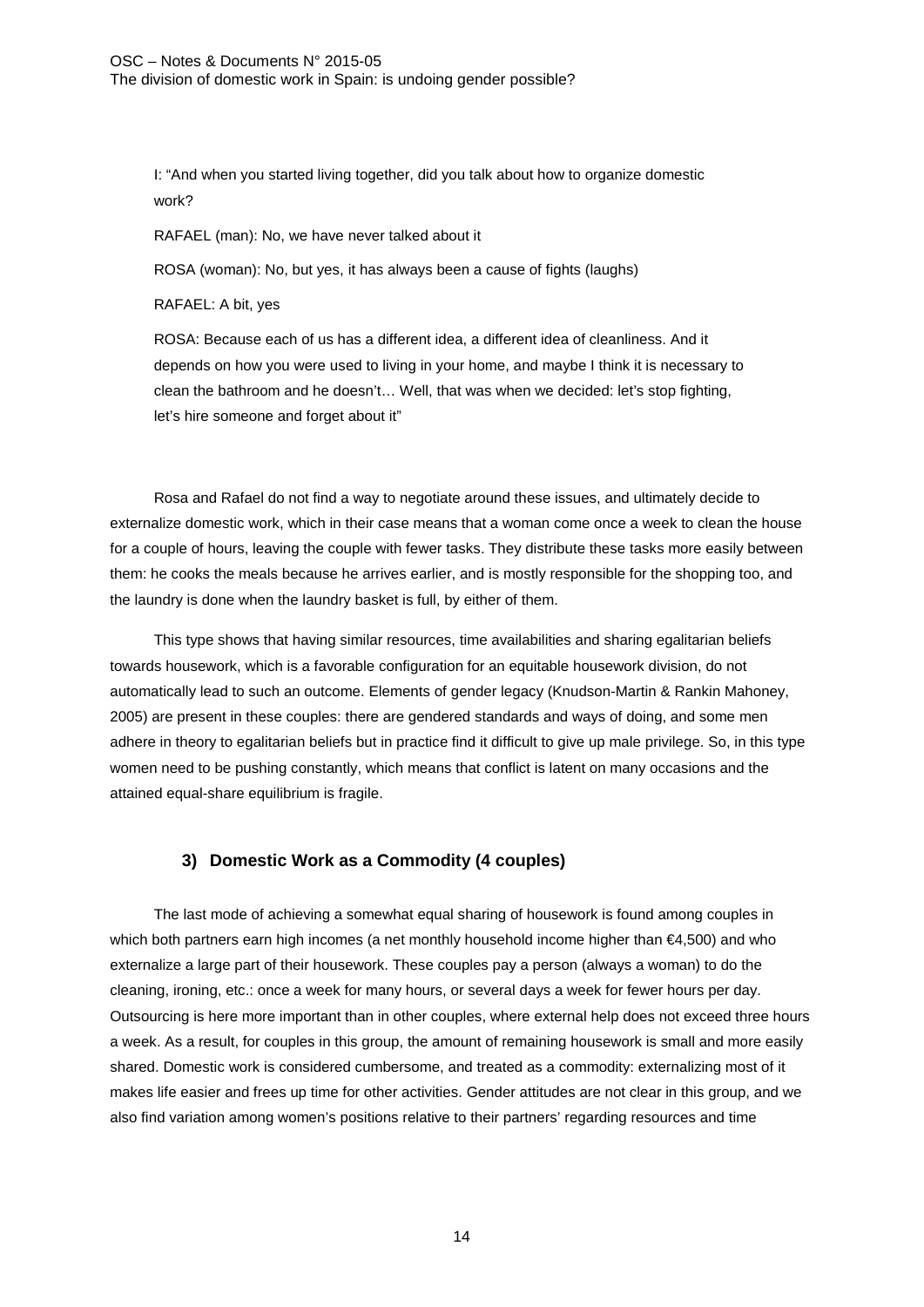availability, but all women shared relatively high net incomes in comparison to average female incomes in Spain.

This was the case for Camilo and Tania. They are both college educated and have jobs that were congruent with their qualifications, with Camilo earning more than Tania. Although at the time of the interview Tania has more time availability and flexibility than her spouse, it has not always been that way, as the couple used to have very demanding schedules. Both Tania and Camilo are also involved in several leisure activities. Since they are living together, they have had domestic help, increasing the amount of hours when they moved to a bigger house. The woman who works for them was in charge of cleaning the house, kitchen and bathrooms, as well as ironing clothes. The remaining domestic work is shared: Tania is in charge of preparing meals because she enjoys cooking, and Camilo does the laundry and gardening. Both of them find that, in general, domestic work is annoying and prefer to outsource it, as they do with other chores:

"I: Would you say that it is important for you that it does not take a lot of time to do the housework?

CAMILO (man): Yes, because if I thought that it was too much time, I would feel uncomfortable.

TANIA (woman): Well, from the beginning we decided that our free time was precious, so rather than spending our free time doing things that we don't like, we prefer to pay (...). Even for other things that may take up some time, we prefer to pay and spend that time together (…). Like for instance, assembling furniture (…). It is not worth it, we prefer to spend the money on that rather than other things, and then we get ten free hours that we would not have otherwise, instead of assembling, re-assembling, and spending two days at home, not being able to go out, and feeling overwhelmed."

For Tania and Camilo, housework was not different from other services that can be externalized. If they did not have the resources to externalize most of the domestic chores, they would need to negotiate the division, and conflicts might ensue, but their economic position has always allowed them to avoid that. In this type the configuration of resources, time availability, gender attitudes and latent conflict with respect to housework is rather heterogeneous, which means that the uniting factor is the capacity to outsource a large amount of housework.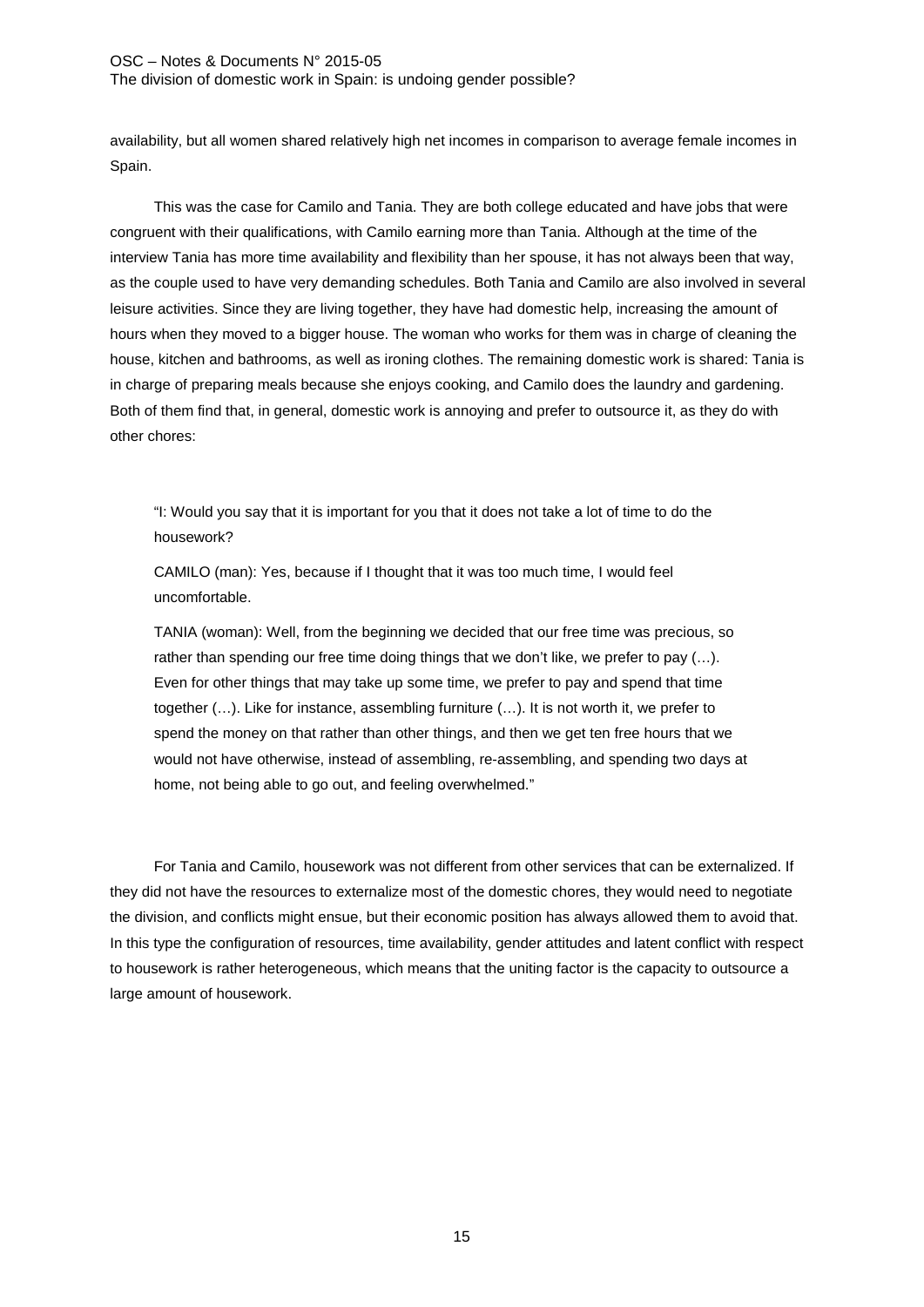# **CONCLUSIONS**

This paper has analyzed 33 Spanish couples that undo gender in routine domestic work. We have used "undoing gender" as defined by Deutsch (2007): social interactions that reduce gender difference. Our results show that it is possible to undo gender even if partners do not have similar resources, or even if one partner resists or does not care much about gender equality. In these couples, the non-traditional division has to be explained as the outcome of different configurations of bargaining power, time availability and ideas about gender equality and distributive fairness. There are several possible combinations of factors that facilitate a non-mainstream division of housework among these childless couples.

For most of them a preference for a non-traditional 50/50 arrangement seems to be the basis for the division; for a second group egalitarian ideas are complemented by time availability to define a fair division; for a third group the non-traditional division is unstable and elements of gender legacy are present through gendered standards and strategies; and for a fourth group equality was possible thanks to a high level of outsourcing and mixed gender attitudes. Most of the couples analyzed have a distribution of resources – understood in a broad sense- that favors equality. This might lead us to think that balanced resources are a pre-condition for undoing gender, as suggested by Risman and Johnson-Sumerford (1998), but this result must be nuanced in several ways. Couples do not mention resources as a factor that determines their negotiations, which means that, if resources played a role in their decision making processes, they did so in the form of latent bargaining power, but not explicitly. Furthermore, resources are imbalanced for one group of couples, but undoing gender was still possible thanks to the partners' commitment to a non-traditional arrangement. Finally, in all couples we studied women are at least as educated as their partners.

Most interviewees show egalitarian gender attitudes, although consistency with these ideas is not easy to maintain due to the presence of gender ambivalences in many respondents, and we find that ambivalences were more clearly manifest around gendered standards. Women often have higher standards than men concerning housework, and these lead them to do more, or to a conflict with their partners, that is difficult to resolve. The availability of domestic service in Spain helps couples resolve these conflicts, or to skip negotiations about domestic work altogether, but external help is always provided by women, which also has an effect on gender inequalities at the social level.

Our analysis shows that it is possible to undo gender through different configurations of factors, albeit with several limitations. Although the sample is quite diverse, we have few couples from lower socioeconomic backgrounds. This may mean that it is more difficult for these couples to achieve equality, or that they preferred not to participate in a research project. The interviews discussed mostly routine domestic work, but we can not systematically analyze the organization and planning of tasks. This third shift could be still gendered even in couples where routine domestic work is divided equally, and more research is needed on the attribution of this invisible task. We also need to better understand the implicit mechanisms through which resources confer power in couples' negotiations. It may be that resources are already taken into account in couple formation, and perhaps men with non-traditional gender attitudes are much more likely to seek a relationship with relatively empowered women.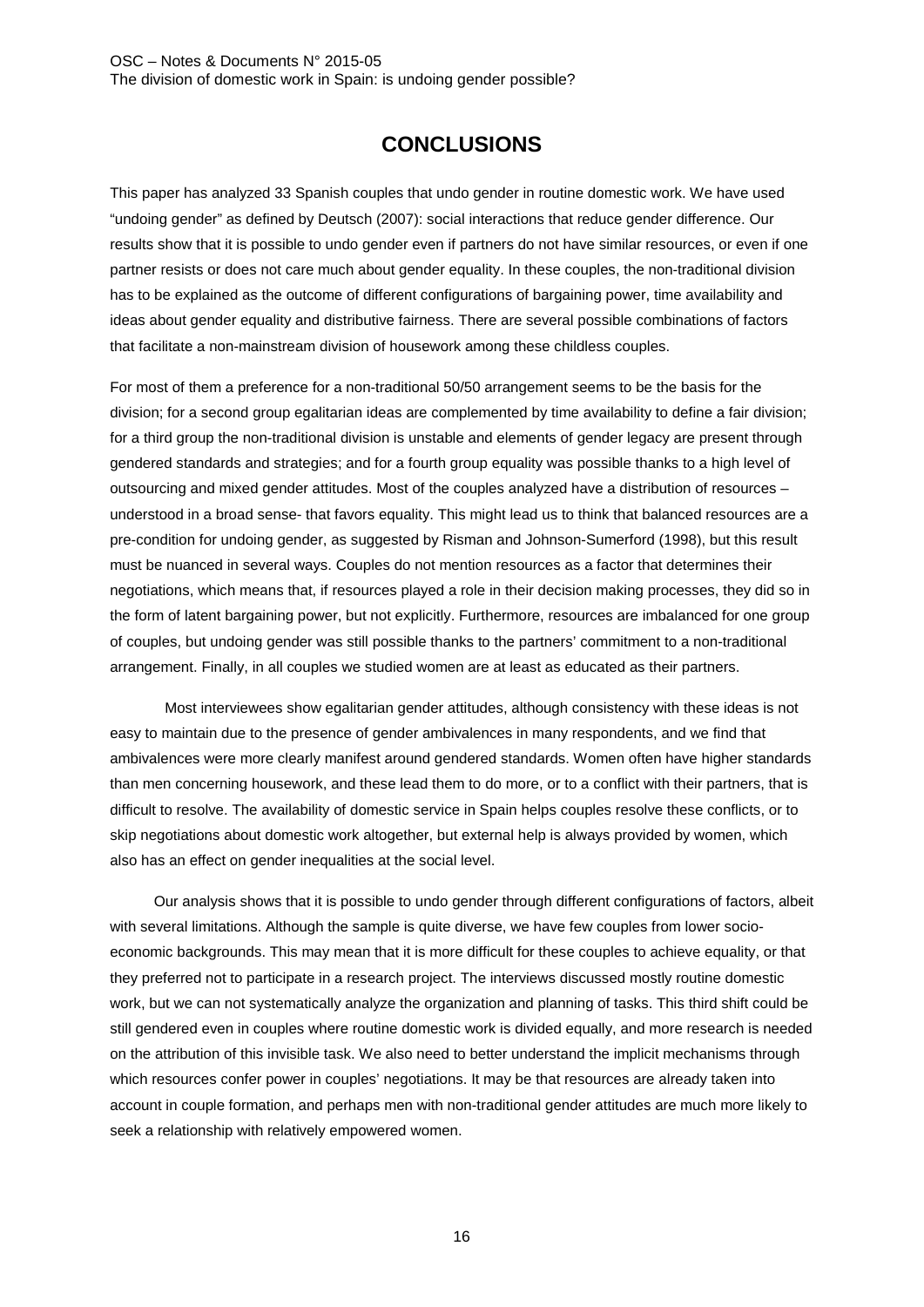Table 1

## *Subsample of Non-Traditional Couples (n=33) (Definitions in text or below)*

| <b>Names</b><br>Wife<br>Husband | Education<br>level | Type of Job | Family<br>income | Relative<br>Resources | Available<br>Time | Married | Out-<br>sourcing |
|---------------------------------|--------------------|-------------|------------------|-----------------------|-------------------|---------|------------------|
|                                 |                    |             |                  |                       |                   |         |                  |

## *First Type "Egalitarian Attitudes" (n=15)*

|                     | $\mu$ not type Egamanan nunades $\mu$ –10, |                         |        |          |          |     |     |
|---------------------|--------------------------------------------|-------------------------|--------|----------|----------|-----|-----|
| Sara<br>Sergio      | University<br>University                   | Long-term<br>Fix-term   | Middle | Similar  | She less | Yes | No  |
| Elena<br>Enrique    | University<br>Vocational                   | Fix-term<br>Long-term   | Middle | She more | She less | No  | No  |
| Delia<br>David      | University<br>University                   | Fix-term<br>Jobless     | Middle | She more | She less | Yes | No  |
| Julia<br>Javier     | University<br><b>University</b>            | Jobless Long-<br>term   | Middle | She more | She more | Yes | Yes |
| Fabiola<br>Federico | University<br>University                   | Long-term<br>Fix-term   | Middle | Similar  | She less | No  | No  |
| Karina<br>Karlos    | University<br>Vocational                   | Long term<br>Jobless    | High   | Similar  | She less | Yes | Yes |
| Juana<br>Javier     | Vocational<br>Primary                      | Fix-term<br>Jobless     | Low    | She more | She less | Yes | No  |
| Mar<br>Rogelio      | <b>University</b><br>Secondary             | Long-term<br>Free-lance | Middle | She more | She more | No  | Yes |
| Gema<br>Gabriel     | University<br>Vocational                   | Fix-term<br>Jobless     | Low    | She more | She less | No  | No  |
| Noemi<br>Abel       | Vocational<br>Primary                      | Long-term<br>Long-term  | Low    | She less | She less | No  | No  |
| Rebeca<br>Roberto   | University<br>University                   | Long-term<br>Long-term  | High   | She less | She more | Yes | Yes |
| Caro<br>César       | University<br>University                   | Free-lance<br>Fix-term  | Low    | She less | She more | No  | No  |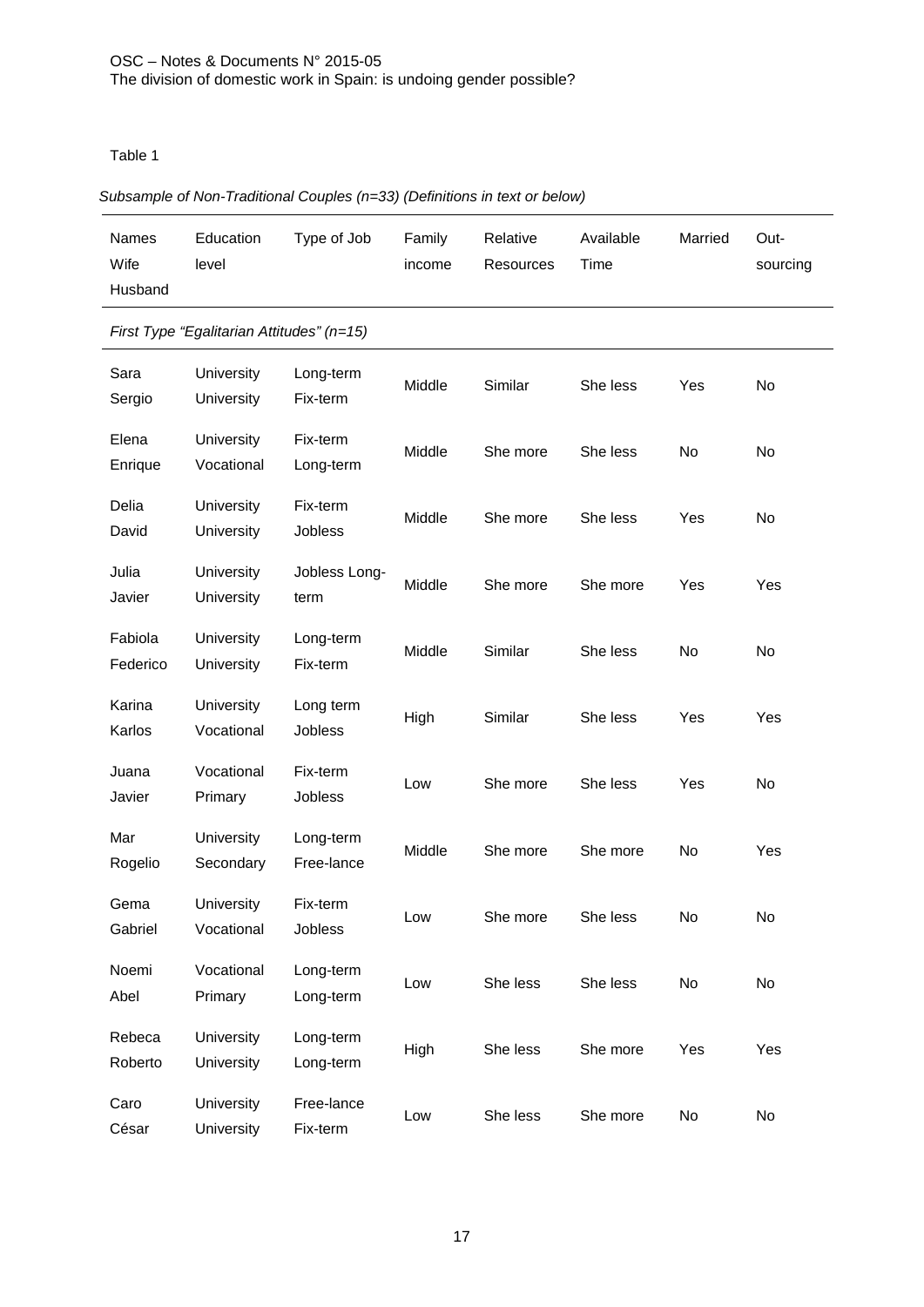| Luisa Leo             | Vocational<br>Vocational | Long-term<br>Free-lance | Middle | She less | She less | No  | No  |
|-----------------------|--------------------------|-------------------------|--------|----------|----------|-----|-----|
| Alba<br>Andrés        | University<br>University | Long-term<br>Long-term  | Middle | She less | Similar  | Yes | Yes |
| Begoña<br><b>Blas</b> | University<br>Vocational | Jobless Long-<br>term   | Middle | She less | She more | Yes | No  |

## *Second Type "Equalizing Leisure Time" (n=7)*

l.

| Felisa<br>Fermín   | Vocational<br>Vocational        | Free-lance<br>Long-term | Middle | Similar  | She less | Yes            | No  |
|--------------------|---------------------------------|-------------------------|--------|----------|----------|----------------|-----|
| Eva Eloy           | University<br>University        | Long-term<br>Fix-term   | Middle | She more | She less | Yes            | No  |
| Ana Ángel          | University<br>Univesity         | Long-term<br>Job-less   | Middle | Similar  | She less | N <sub>o</sub> | No  |
| Marta<br>Miguel    | University<br>University        | Fix-term<br>Free-lance  | Middle | She more | She less | No             | Yes |
| Verónica<br>Víctor | <b>University</b><br>Vocational | Long-term<br>Job-less   | Low    | She more | She less | Yes            | No  |
| Conchi<br>Carlos   | University<br><b>University</b> | Long-term<br>Fix-term   | Middle | She more | She less | Yes            | No  |
| Fátima<br>Ferrán   | University<br>Primary           | Fix-term<br>Long-term   | Middle | She more | She less | Yes            | No  |

## *Third Type "Pushing and Pulling" (n=7)*

| Olga<br>Oscar  | <b>University</b><br>Vocational | Long-term<br>Long-term | Middle | She more | Similar  | Yes       | No  |
|----------------|---------------------------------|------------------------|--------|----------|----------|-----------|-----|
| Laura<br>Luis  | University<br>University        | Long-term<br>Long-term | High   | Similar  | Similar  | Yes       | Yes |
| Rosa<br>Rafael | <b>University</b><br>Vocational | Fix-tern Long-<br>term | High   | She more | She less | <b>No</b> | Yes |
| María<br>Mario | University<br>University        | Long-term<br>Long-term | Middle | Similar  | She more | Yes       | No  |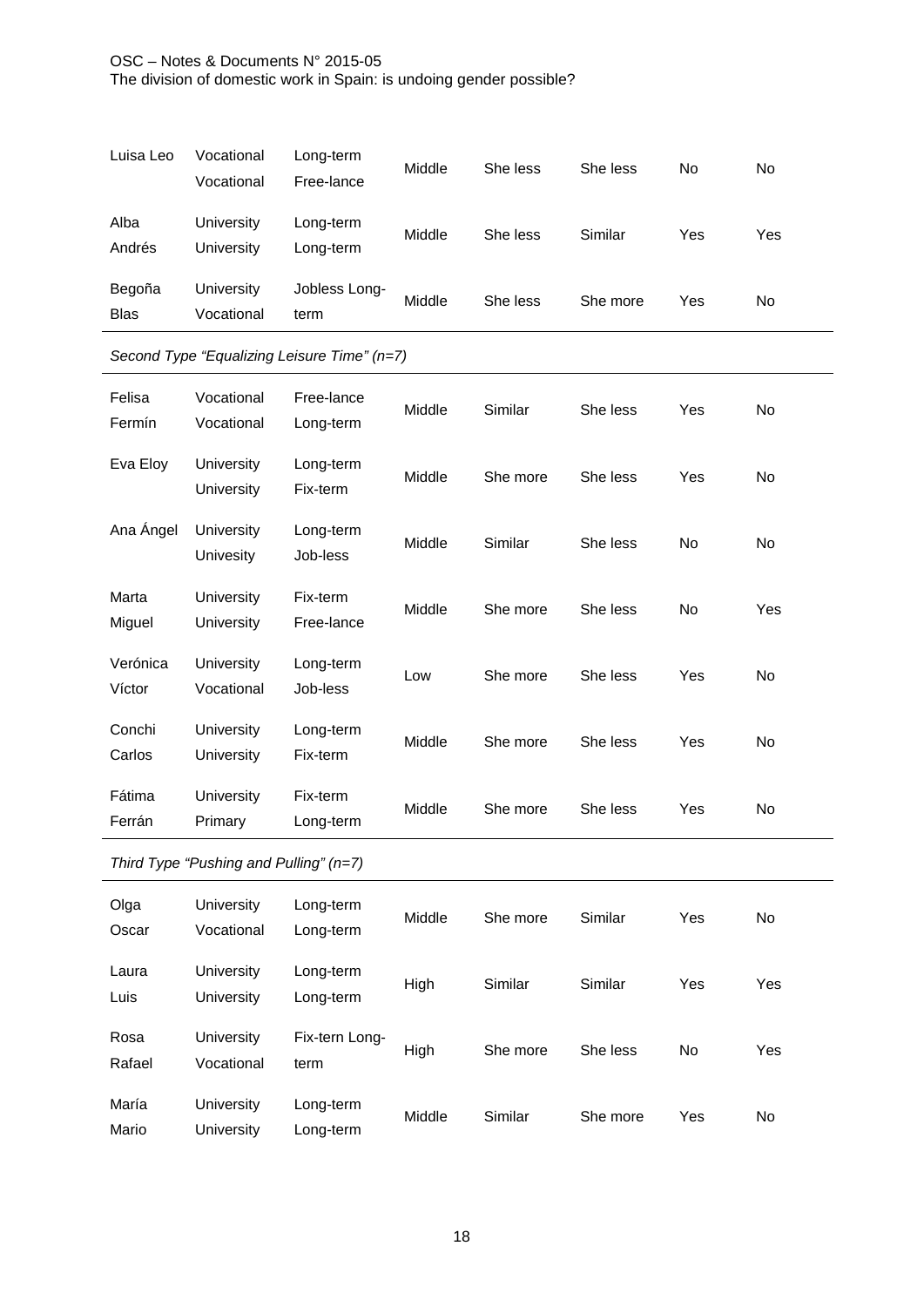| Patricia<br>Pablo | University<br>University | Long-term<br>Long-term  | Middle | Similar  | She less | No | No  |
|-------------------|--------------------------|-------------------------|--------|----------|----------|----|-----|
| Mara<br>Mauro     | University<br>Secondary  | Long-term<br>Long-term  | Middle | She more | She more | No | No  |
| Isabel<br>Israel  | University<br>Vocational | Long-term<br>Free-lance | Middle | She more | She less | No | Yes |

## *Fourth type "Domestic Work as a Commodity" (n=4)*

l.

| Sara<br>Samuel    | University<br>University | Long-term<br>Entrepreneur | High | She less | She less | Yes | Yes |
|-------------------|--------------------------|---------------------------|------|----------|----------|-----|-----|
| Teresa<br>Tomás   | University<br>Secondary  | Long-term<br>Long-term    | High | She more | Similar  | Yes | Yes |
| Mireia<br>Alberto | University<br>University | Long-term<br>Long-term    | High | She less | She more | No  | Yes |
| Tania<br>Camilo   | University<br>University | Long-term<br>Long-term    | High | She less | She more | No  | Yes |

*Note:* Household income intervals: Low is up to 2,799 €, Middle is up to 3,999 €, and High is from 4,000 € upwards. Educational level: Vocational means Vocational Training.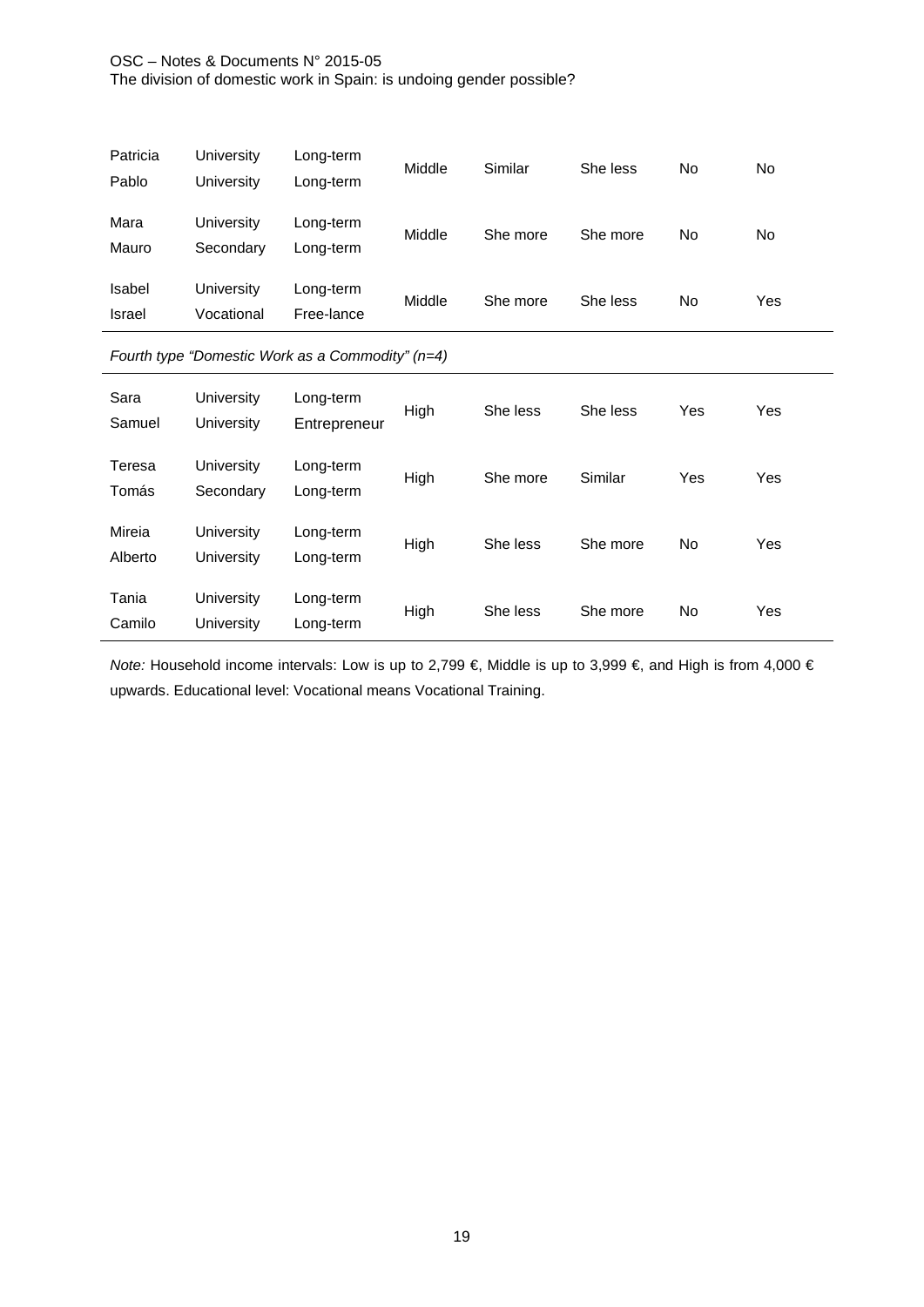# **REFERENCES**

- Allen, S. M., and A.J. Hawkins, 1999, "Maternal gatekeeping: Mothers' beliefs and behaviors that inhibit greater father involvement in family work", *Journal of Marriage and the Family* 61:199–212.
- Blood, R. O., and D.M. Wolfe, 1960, *Husbands & wives: The dynamics of married living*, New York: Free Press.
- Botía, C., 2010, "Negociar en la vida cotidiana para transformar las relaciones de género: una propuesta teórica", *Papers: Revista de Sociología* 95:119-137.
- Coltrane, S, 2000, "Research on household labor: Modeling and measuring the social embeddedness of routine family work", *Journal of Marriage and Family* 62:1208–1233.
- Cunningham, M., 2007, "Influences of Women's Employment on the Gendered Division of Household Labor Over the Life Course Evidence From a 31-Year Panel Study", *Journal of Family Issues* 28:422-444.
- Deutsch, F. M., 2007, "Undoing Gender", *Gender & Society* 21:106-127.
- Deutsch, F. M., and S.E. Saxen, 1998, "Traditional Ideologies, nontraditional lives", *Sex Roles* 58:331-362.
- Gerson, K., 2009, *The unfinished revolution: Coming of age in a new era of gender, work, and family*, Oxford: Oxford University Press.
- Hochschild, A., and A. Machung, 1989, *The second shift: Working parents and the revolution at home,* New York: Penguin.
- Knudson-Martin, C. and A. Rankin-Mahoney, 2005, "Moving beyond gender: processes that create relationship equality", *Journal of Marital and Family Therapy* 31:235-258.
- Komter, A., 1989, "Hidden power in marriage", *Gender & Society* 3:187–216.
- Lachance-Grzela, M., and G. Bouchard., 2010, "Why Do Women Do the Lion's Share of Housework? A Decade of Research", *Sex Roles* 63:767-780.
- Risman, B. J., 2011, "Gender as Structure or Trump Card?", *Journal of Family Theory & Review* 3:18–22.
- Risman, B. J., and D. Johnson-Sumerford, 1998, "Doing it fairly: A study of postgender marriages", *Journal of Marriage and the Family* 60:23-40.
- Sullivan, O., 2004, "Changing gender practices within the household: A theoretical perspective", *Gender & Society* 18:207-22.
- Timmermans, S., and I. Tavory, 2012, "Theory Construction in Qualitative Research From Grounded Theory to Abductive Analysis", *Sociological Theory* 30:167-186.